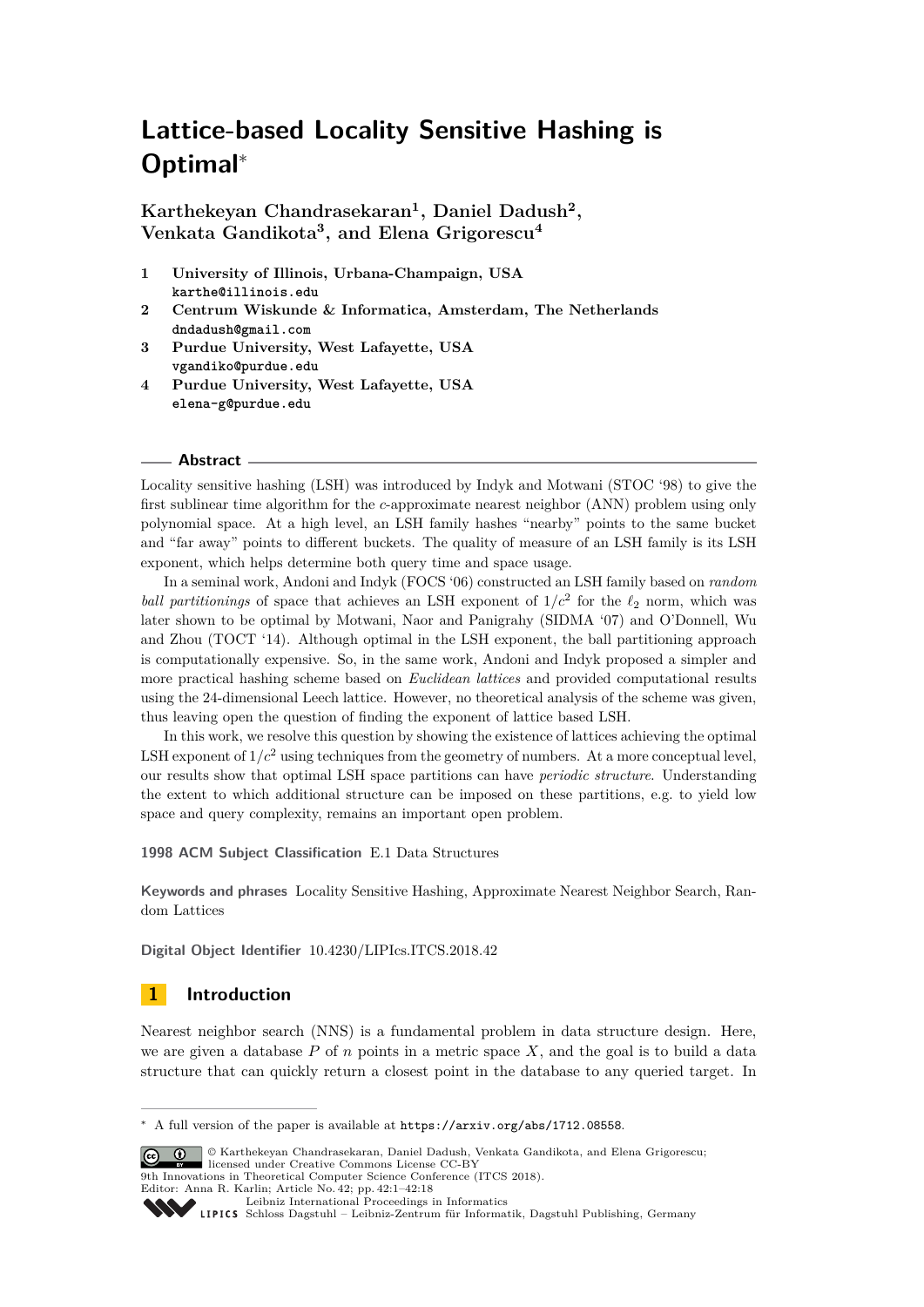#### **42:2 Lattice-based Locality Sensitive Hashing is Optimal**

its exact form, the problem is known to suffer from the curse of dimensionality, where data structures that beat brute force search (i.e. a linear scan through the data points) require either space or query time exponential in the dimension of the space  $X$ . To circumvent this issue, Indyk and Motwani [\[20\]](#page-17-1) studied a relaxed version of NNS which allowed for both *approximation* and *randomization*. In (*c, r*)-approximate nearest neighbor search (ANN), we are given an approximation factor  $c \geq 1$  and distance threshold  $r > 0$ , where we must guarantee that for a query *q*, if  $d_X(q, P) \leq r$  then the data structure returns  $p \in P$  such that  $d_X(q, p) \leq cr$ . When we allow randomization, we only require that any fixed query succeeds with good probability over the randomness used to construct the data structure.

In order to address ANN, Indyk and Motwani introduced the concept of Locality Sensitive Hashing (LSH). A locality sensitive hash function maps "nearby" points together and "far away" points apart. Indyk and Motwani showed that such LSH function families can be used to build data structures with both sublinear query time and subquadratic space for ANN. LSH is now one of the most popular methods for solving ANN and has found many applications in areas such as cryptanalysis [\[23,](#page-17-2) [10\]](#page-16-0), information retrieval and machine learning (see [\[29\]](#page-17-3) for a survey). Important metric spaces for LSH include  $\{0,1\}^d$  or  $\mathbb{R}^d$  under  $\ell_1$  or  $\ell_2$ -norms, and the sphere  $S^{d-1}$  under angular distance. In this work, we focus on  $\mathbb{R}^d$ under the  $\ell_2$ -norm.

Let  $\mathcal H$  be a family of functions with an associated probability distribution. An LSH family H is  $(c, r, p_1, p_2)$ -sensitive for X if a randomly chosen hash function h from H maps any two points in *X* at distance at most *r* to the same bucket with probability at least  $p_1$  and any two points in *X* at distance at least *cr* to the same bucket with probablity at most  $p_2$ . The measure of quality of the LSH family is the so-called LSH exponent  $\rho := \ln(1/p_1)/\ln(1/p_2)$ . If  $X = (\mathbb{R}^d, \ell_2)$  and the maximum computational time for evaluating the hash function  $h(x)$ at any point  $x \in X$  for any element  $h \in \mathcal{H}$  is at most  $\kappa$ , then one can build a randomized  $(c, r)$ -ANN data structure that answers queries in  $O((d + \kappa)n^{\rho(c)} \log_{1/p_2}(n))$  time using  $O(dn + n^{1+\rho(c)})$  space [\[20,](#page-17-1) [19\]](#page-16-1). Similar results hold for other *d*-dimensional metric spaces. Consequently, much research effort has been directed at constructing LSH families with both low LSH exponent and fast evaluation times.

For the  $\ell_2$ -norm, the first results [\[20,](#page-17-1) [18\]](#page-16-2) gave constructions achieving an exponent  $1/c\pm$  $o(1)$  for *X* being the hypercube  $\{0,1\}^d$ , which was later extended to all of  $\mathbb{R}^d$  in [\[14\]](#page-16-3). For the  $\ell_2$ -norm over  $X = \mathbb{R}^d$ , Andoni and Indyk [\[4\]](#page-16-4) gave the first construction of an LSH hash family achieving a limiting exponent of  $1/c^2$ , which was later shown to be optimal in [\[25,](#page-17-4) [26\]](#page-17-5). We note that optimality here holds only for "classical" LSH, in which the LSH family depends only on the ambient metric space and not on the database itself, and that these lower bounds have been recently circumvented using more sophisticated data dependent approaches [\[6,](#page-16-5) [8\]](#page-16-6), which we discuss later.

While achieving the optimal exponent, the hash functions from Andoni and Indyk's work [\[4\]](#page-16-4) are unfortunately quite expensive to evaluate. Their hash function family can be described as follows: For a design dimension  $k$ , a function from the family corresponds to  $k^{O(k)}$  random shifts  $t_1, t_2, \ldots$  of the integer lattice  $\mathbb{Z}^k$  which satisfy that every point in  $\mathbb{R}^k$ is at  $\ell_2$  distance at most  $1/4$  from at least one shift. To map the database and the queries into  $\mathbb{R}^k$ , the hash function uses a Gaussian random projection *G* mapping  $\mathbb{R}^d$  to  $\mathbb{R}^k$ . The hash value on query *q* then equals the closest vector to  $Gq$  in  $\mathbb{Z}^k + t_i$ , where *i* is the first index such that  $Gq$  is at distance at most  $1/4$  from some point in  $\mathbb{Z}^k + t_i$ . For this family they prove an upper bound on the LSH exponent of  $1/c^2 + O(\log k/\sqrt{k})$ , which tends to 1/ $c^2$  as  $k \to \infty$ . Note that storing the description of this hash function requires  $k^{O(k)}$  space and evaluating it requires iterating over all shifts which takes  $k^{O(k)}$  time. This prohibitive space usage and running time restricted the use of these hash functions to only very low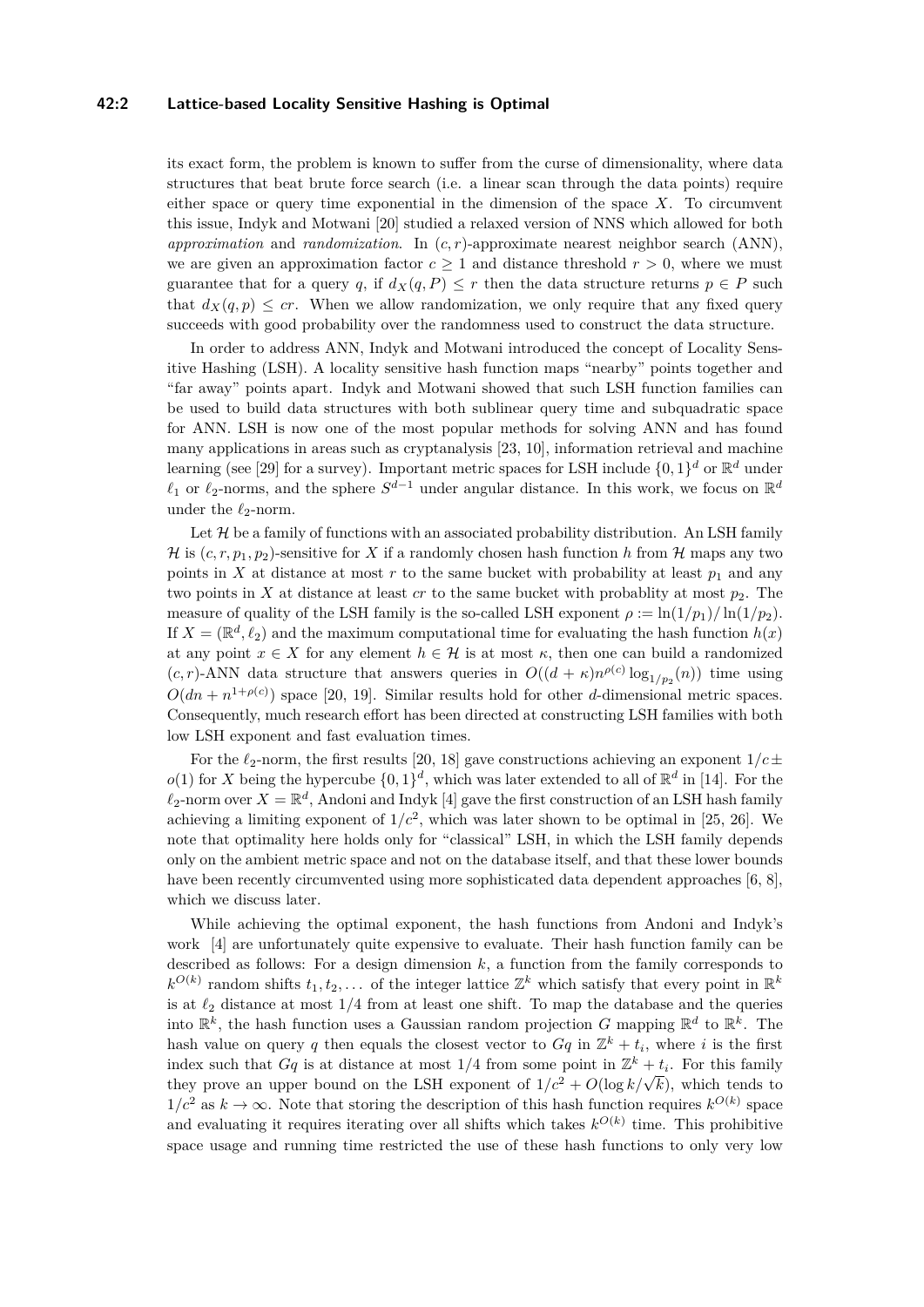dimensions in the context of ANN (i.e. *k* is restricted to be a very slow growing function of the number of points *n* in the database), yielding a rather slow convergence to the optimal  $1/c^2$  exponent.

**Lattice based LSH.** Motivated by the above-mentioned drawbacks, Andoni and Indyk [\[4\]](#page-16-4) proposed a simpler and more practical LSH scheme based on *Euclidean Lattices*. A *k*dimensional lattice  $L \subset \mathbb{R}^k$  given by a collection of basis vectors  $B = (b_1, \ldots, b_k)$  is defined to be all integer linear combinations of  $b_1, \ldots, b_k$ . The *determinant* of *L* is defined as  $|\det(B)|$ , which we note is invariant to the choice of basis. In lattice based LSH, one simply replaces the  $k^{O(k)}$  shifts of  $\mathbb{Z}^k$  by a single random shift  $t \in \mathbb{R}^k$  of a lattice *L*, and the hash value on query *q* now becomes the closest vector to  $Ga$  in  $L + t$ .

We note that the last step of the hashing algorithm corresponds to solving the *closest vector problem* (CVP) on *L*, i.e. given a target point *q* one must compute a closest vector to *x* in *L* under the  $\ell_2$  norm. While this problem is NP-Hard in the worst case [\[22\]](#page-17-6), in analogy to coding, one has complete freedom to *design the lattice*. Thus the main potential benefit of lattice based LSH is that one may hope to find "LSH-good" lattices (i.e., lattices with good LSH exponent) for which CVP can be solved quickly (at least much faster than enumerating over a ball partition). A secondary benefit is that the corresponding hash functions require very little storage compared to the ball partitions, namely just a single shift vector *t* together with the projection matrix *G* are sufficient (note that the lattice is shared across all instantiations of the hash function). To evaluate lattice based LSH, Andoni and Indyk [\[4\]](#page-16-4) provided experimental results for *L* being the 24 dimensional Leech lattice equipped with the decoder of [\[3\]](#page-16-7). A version of this scheme with the 8 dimensional E8 lattice has also been implemented and tested in [\[21\]](#page-17-7), and a parallelized GPU implementation of the Leech lattice scheme was tested in [\[11\]](#page-16-8).

The following natural question was left open in the work of Andoni and Indyk: can the space partitions induced by lattices achieve the optimal LSH constant for the  $\ell_2$ -norm? Note that for a lattice *L*, the associated space partition corresponds to a random shift of the tiling of space  $\{y + \mathcal{V}_L : y \in L\}$ , where  $\mathcal{V}_L$  is the *Voronoi cell* of the lattice, i.e. the set of all points closer to the origin than to any other lattice point.

**Our Contribution.** As our main result, we resolve this question in the affirmative. We show that for any fixed approximation factor  $c > 1$ , there exists a sequence of lattices  ${L_{k,c} \subset \mathbb{R}^k : k \geq 1},$  where  $L_{k,c}$  has an associated LSH exponent for  $\ell_2$ -norm bounded by  $1/c^2 + O(1/\sqrt{k})$ . We note that this is slightly better than the rate of convergence to optimality proven by Andoni and Indyk in [\[4\]](#page-16-4) for the ball partitioning approach. To prove this result, we rely on the probabilistic method, using a delicate averaging argument over the space of all lattices of determinant 1.

Our result is currently non-constructive, as we lack the appropriate concentration results for the LSH collision probabilities, though we believe this should be achievable. A simple and efficient sampling algorithm for the random lattice distribution that we employ – known as the Siegel measure over lattices – was given by Ajtai [\[2\]](#page-16-9), and we expect that a lattice sampled from this distribution should be "LSH-good" (in terms of the LSH exponent) with high probability. Perhaps a more significant issue is that for the same dimension *k*, the probabilistic argument may produce different lattices for different approximation factors. Resolving this issue would require a much finer understanding of the shape of the collision probability curve (currently, we can only control the curve at two points), and we leave this as as an open problem. We note however, that if one allows for sampling a different random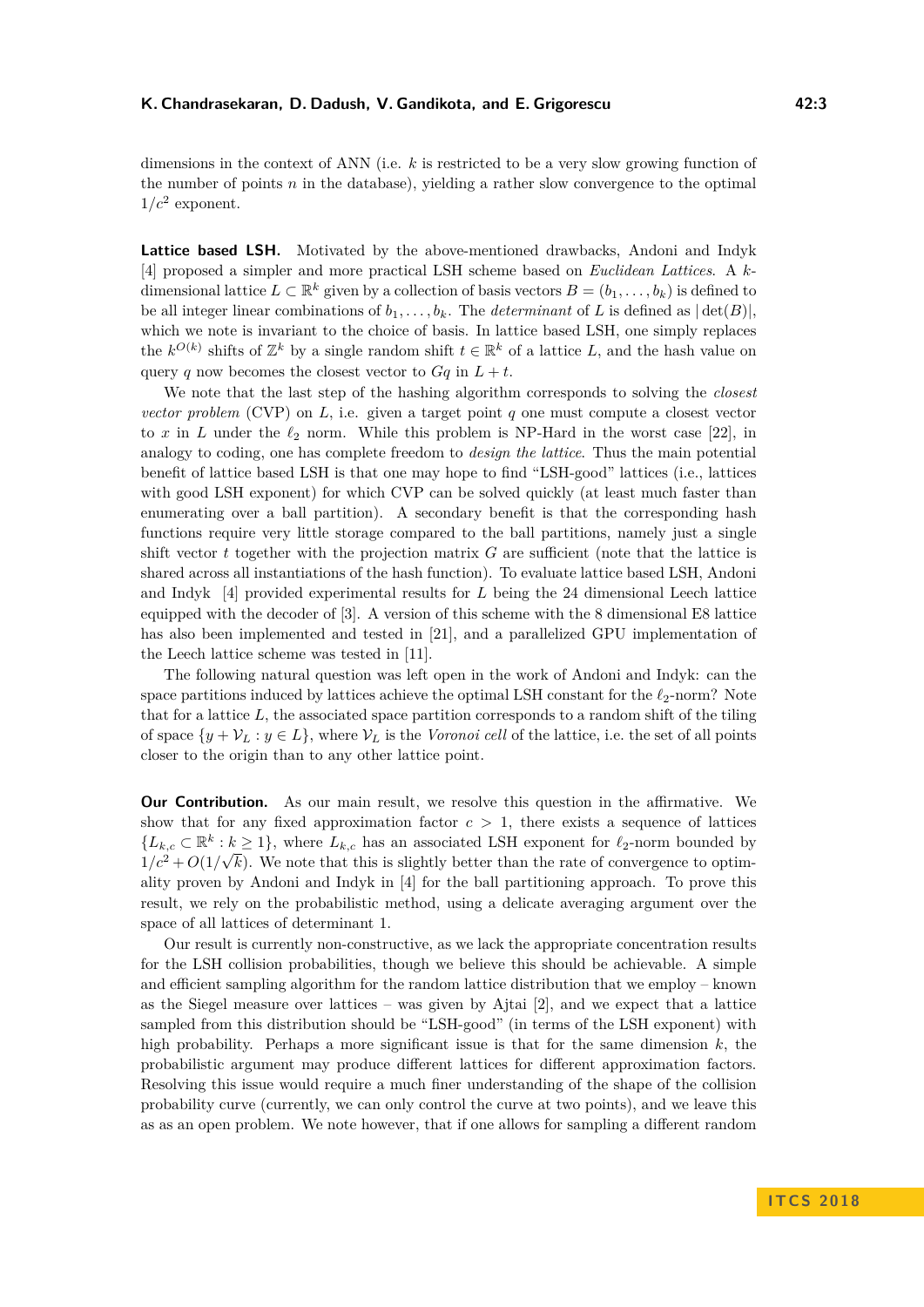#### **42:4 Lattice-based Locality Sensitive Hashing is Optimal**

lattice for each hash function instantiation, as opposed to a single lattice shared by all instantiations, then our methods are indeed constructive. We find this approach somewhat less appealing however, since in general the cost of preprocessing a lattice in the context of CVP, say computing a short basis, the Voronoi cell, etc., is substantial, and hence it is desirable to only have to perform such preprocessing once. Furthermore, since the end goal is eventually to find a class of LSH good lattices with fast decoding algorithms, our main contribution here is to show that LSH good lattices do in fact exist.

From the perspective of the complexity of ANN, LSH-good lattices (when given as advice to an ANN algorithm) provide a slight improvement over [\[4\]](#page-16-4) when using any of the recent  $2^{k+o(k)}$ -time and  $2^{k+o(k)}$ -space algorithms for the closest vector problem [\[13,](#page-16-10) [1\]](#page-16-11) to implement the hash queries. In particular, for  $(c, r)$ -ANN on an *n* element database in  $\mathbb{R}^d$ , by choosing the dimension of the lattice to be  $k = \log^{2/3}(n)$ , we get query time  $dn^{\rho}$  using  $dn + n^{1+\rho}$ space where  $\rho = 1/c^2 + O(1/\log^{1/3}(n))$ . These complexity results for ANN are however superseded by the more recent approaches using *data dependent* LSH [\[6,](#page-16-5) [8\]](#page-16-6), which achieve  $\rho = 1/(2c^2 - 1) + o(1)$ . While more sophisticated, these approaches still depend on rather impractical and expensive random space partitions – with query complexity  $2^{O(\sqrt{d})}$  instead of  $2^d$  – and hence there is still room for progress.

Given this, we view our contribution mainly as a conceptual one, namely that *structured space partitions* can be optimal. We hope that this provides additional motivation for developing space partitions which admit fast query algorithms, and in particular for finding novel classes of "spherical" lattices (LSH-good or otherwise) admitting fast CVP solvers. We note that up to present, the only known general classes of lattices for which CVP is solvable in polynomial time are lattices of Voronoi's first kind (VFK) [\[24\]](#page-17-8) and tensor products of two root lattices [\[15\]](#page-16-12), whose geometry is still rather restrictive (see [\[33\]](#page-17-9) section 2.3 for an exposition of VFK lattices).

## **1.1 Techniques and High Level Proof Plan**

The main techniques we use come from the theory of random lattices in the geometry of numbers. While getting precise estimates on an LSH collision probability for a generic high dimensional lattice seems very difficult, it turns out to be much easier to estimate the average collision probability for *random lattices*. The distribution on lattices we use is known as the Siegel measure on lattices, which is an invariant probability measure on the space of lattices of determinant 1 whose existence was established by Siegel [\[30\]](#page-17-10) (the invariance is with respect to linear transformations of determinant 1).

A powerful point of leverage when using random lattices drawn from the Siegel distribution is that one can compute expected lattice point counts using volumes. In particular, for any Borel set  $S \subseteq \mathbb{R}^k$ , we have the useful identity  $\mathbf{E}_L[|(L \cap S) \setminus \{0\}] = \text{vol}(S)$ , i.e. the expected number of non-zero lattice points in *S* is equal to its volume. We will need more refined tools than this however, and in particular, we shall rely heavily on powerful probabilistic estimates of Schmidt [\[28\]](#page-17-11) and Rogers [\[27\]](#page-17-12) developed for the Siegel measure. More specifically, Schmidt [\[28\]](#page-17-11) provides extremely precise estimates on the probability that a Borel set of small volume does not intersect a random lattice, while Rogers [\[27\]](#page-17-12) gives similarly precise estimates for the relative fraction of cosets of a random lattice not intersecting a Borel set.

Using these estimates, we quickly derive clean and tight integral expressions for the average collision probabilities. From then on, the strategy is simple if rather tedious, namely, to get precise enough estimates for these integrals to be able to show that the average "near" collision probability to the power  $c^2 + o(1)$  is larger than average "far" collision probability. With this inequality in hand, we immediately deduce the existence of an LSH-good lattice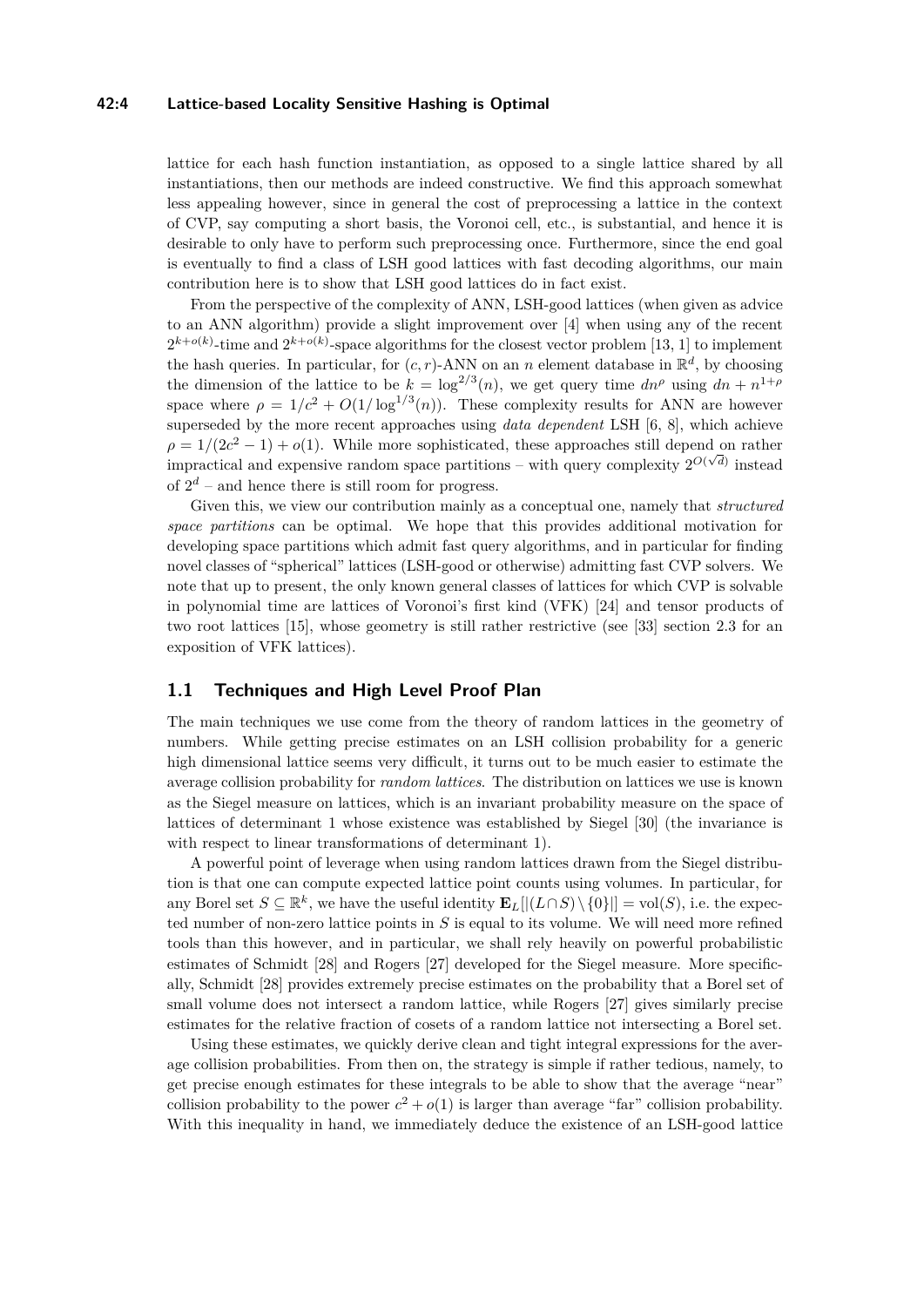from the probabilitic method. To prove that a random lattice is in fact LSH-good with high probability (making our proof constructive) it would suffice to show concentration for the relevant collision probabilities. While this seems very plausible, we leave it for future work.

**Estimating the Collision Probabilities and the LSH Constant.** We now give a more detailed geometric explanation of what the collision probabilities represent, how the computations for lattices differ from those for a random ball partition, and how the random lattice estimates mentioned above come into play.

We recall the lattice LSH family going from  $\mathbb{R}^d$  to  $\mathbb{R}^k$  induced by a lattice  $L \subset \mathbb{R}^k$ . We shall assume here that *L* has determinant 1 and hence that the Voronoi cell  $V_L$  of *L* has volume 1 (any region that tiles space with respect to *L* has the same volume). A function from the hash family H is generated as follows. First, pick a uniform random coset  $t \leftarrow \mathbb{R}^k / L$ and a matrix  $M \in \mathbb{R}^{k \times d}$  with i.i.d.  $N(0, 1/k)$  entries (i.e. Gaussian with mean 0 and variance 1/k). On query q, we define the hash value as  $CV<sub>L</sub>(Mq + t)$ , namely the closest vector in *L* to  $Mq + t$ . Note that *M* is normalized here to approximately preserve distances, since  $\mathbf{E}[\|Mq\|^2] = \|q\|^2$ . For  $x, y \in \mathbb{R}^d$ ,  $\|x - y\|_2 = \Delta$ , we wish to estimate the collision probability

<span id="page-4-1"></span>
$$
p_{\Delta} := \Pr_{h \leftarrow \mathcal{H}}[h(x) = h(y)] = \Pr_{M,t}[CV_L(t + Mx) = CV_L(t + My)],
$$
\n(1)

where *M*, t are as above. We will show shortly that the right hand side indeed only depends on ∆. Using the above hash family, showing that *L* achieves the optimal LSH exponent for an approximation factor  $c > 0$  corresponds to showing

<span id="page-4-0"></span>
$$
\min_{\Delta > 0} \ln(1/p_{\Delta}) / \ln(1/p_{c\Delta}) \le 1/c^2 + o(1) . \tag{2}
$$

Note that for any desired distance threshold  $r > 0$ , we can always scale the database so that the scaled distance threshold becomes the minimizer above. Clearly, to be able to get a good upper bound on the LHS of [\(2\)](#page-4-0), we have to be able to derive tight estimates for the collision probability curve  $p_{\Delta}$  over a reasonably large range.

To understand  $p_{\Delta}$ , we now show that the collision probability can be expressed as the probability that a uniformly sampled point in  $V_L$  stays inside  $V_L$  after a Gaussian perturbation of size  $\Delta$ . Let *x, y, M, t* be as in [\(1\)](#page-4-1). A first easy observation is that conditioned on any realization of  $M(y-x)$ , the distribution of  $Mx + t$  is still uniform over cosets of  $\mathbb{R}^n/L$ since *t* is uniform. Therefore,

$$
\Pr_{M,t}[CV_L(t+Mx) = CV_L(t+My)] = \Pr_{M,t}[CV_L(t) = CV_L(t+M(y-x))]
$$
  
\n
$$
= \Pr_{t,g\leftarrow N(0,I_k/k)}[CV_L(t) = CV_L(t+\Delta g)]
$$
  
\n( since  $M(y-x)$  has distribution  $N(0, \Delta^2 I_k/k)$ )  
\n
$$
= \Pr_{v\leftarrow \mathcal{V}_L,g\leftarrow N(0,I_k/k)}[v+\Delta g \in \mathcal{V}_L].
$$

For the last equality, note first that the Voronoi cell contains exactly one element from every coset of  $\mathbb{R}^k/L$  and hence a uniformly chosen point *v* from  $V_L$  is also uniform over cosets. Lastly, by construction  $CV_L(v) = 0$  and hence  $CV_L(v) = CV_L(v + \Delta g) \Leftrightarrow v + \Delta g \in V_L$ .

At this point, without any extra information about  $V_L$ , the task of bounding the delicate function of collision probabilities seems daunting if not intractable (note that generically  $\mathcal{V}_L$ is a polytope with  $2(2<sup>k</sup> - 1)$  facets). To compare with the ball partitioning approach, it is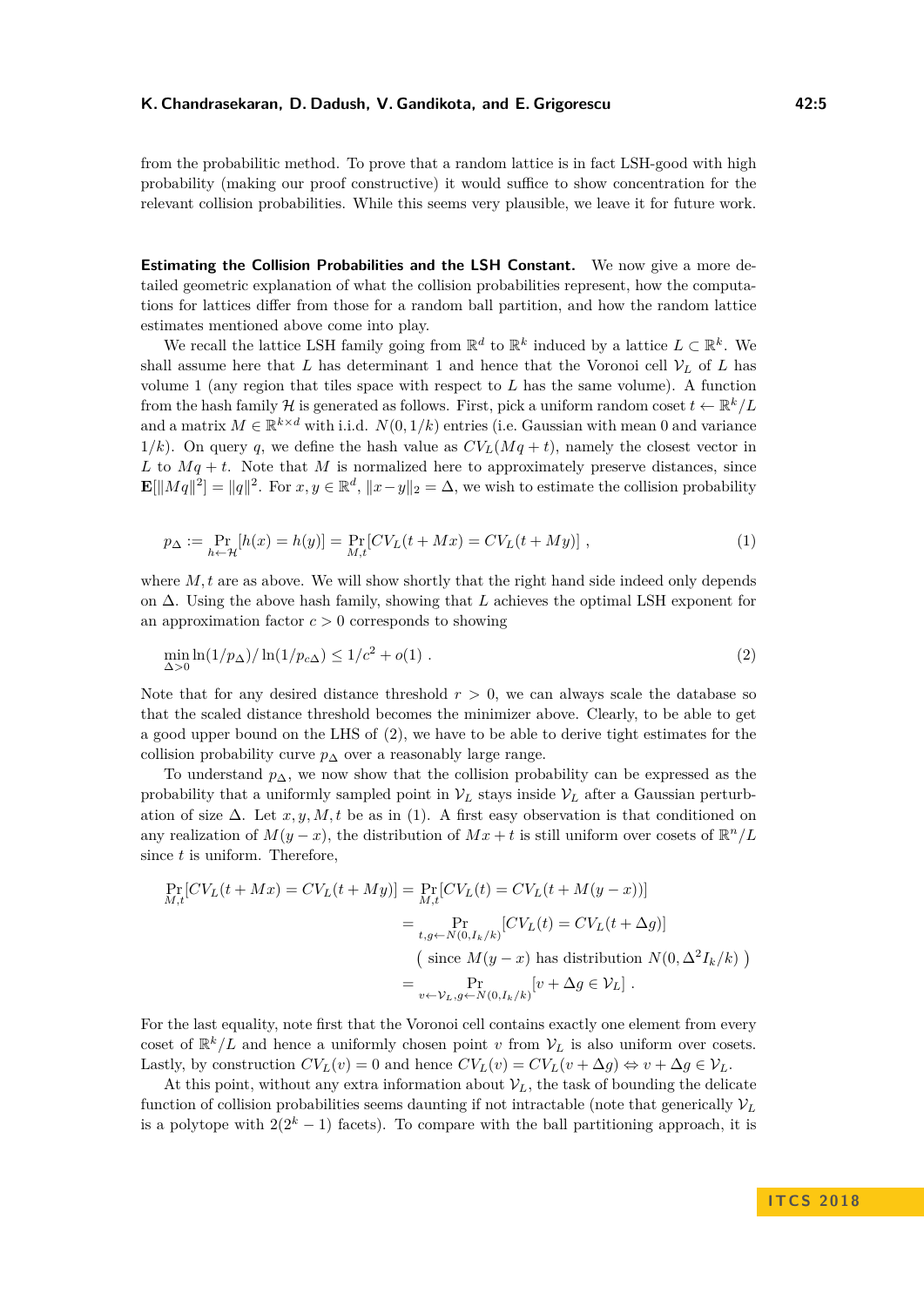#### **42:6 Lattice-based Locality Sensitive Hashing is Optimal**

not hard to show that up to a factor 2, the collision probabilities there are in correspondance with the quantities

$$
q_{\Delta} := \Pr_{u \leftarrow r_k B_2^k, g \leftarrow N(0, I_k/k)}[u + \Delta g \in r_k B_2^k],
$$

where  $r_k \approx \sqrt{k/(2\pi e)}$  is the radius of a ball of volume 1 in  $\mathbb{R}^k$ . We use the volume 1 ball here to make the correspondance to  $V_L$  which also has volume 1. Thus, to match the collision probabilities of the ball, which we know yield the right exponent, one would like  $V_L$  to "look" like" a ball. Unfortunately, even seemingly strong notions of sphericality, such as assuming that  $V_L$  is within a factor 2 scaling of a ball (which random lattices in fact satisfy, see [\[16\]](#page-16-13) for an exposition), do not seem to suffice to estimate these delicate collision probabilities at the right ranges. Note that to make the effects of the inevitable estimation errors and dimensionality effects small in the minimization of [\(2\)](#page-4-0), we will want both  $p_{\Delta}$  and  $p_{c\Delta}$  to be quite small when we estimate the ratio of their logarithms. For the ball, the function  $q_{\Delta}$ has the form  $e^{-\alpha \Delta^2}$ , where  $\alpha := \alpha(\Delta)$  varies slowly within a constant range for  $\Delta = O(\sqrt{k})$ . Note that if  $\alpha$  were in fact constant, then  $\ln(1/q_{\Delta})/\ln(1/q_{c\Delta})$  would equal  $1/c^2$  for every  $\Delta$ . The region where  $\alpha$  is the most stable turns out to be around  $\Delta = k^{1/4}$ , where  $q_{\Delta}$  is quite small, i.e. around  $e^{-\Omega(\sqrt{k})}$ .

Fortunately, while computing precise estimates for a fixed *L* is hard, computing the average collision probability over the Siegel measure on the space of lattices of determinant 1 is much easier. Note that the expected collision probability curve  $\mathbf{E}_L[p_\Delta]$ , where *L* is chosen from the Siegel measure, corresponds exactly to the collision probability curve associated with a slight modification of the LSH family examined above, namely, where instead of using a fixed lattice, we simply sample a new lattice *L* from the Siegel measure for each hash function instantiation. We now argue that to show existence of a good LSH lattice one can simply replace the collision probability curve above *p*<sup>∆</sup> by the expected collision probability curve  $\mathbf{E}_L[p_\Delta]$ . To see this, assume that [\(2\)](#page-4-0) holds for the expected curve. By rearranging, this implies that that there exists  $\Delta > 0$  such that  $\mathbf{E}_L[p_\Delta]^{c^2 - o(1)} \geq \mathbf{E}_L[p_{c\Delta}]$ . Since  $c^2 - o(1) \geq 1$ , by Jensen's inequality

<span id="page-5-0"></span>
$$
\mathbf{E}_L[p_{\Delta}^{c^2 - o(1)}] \ge \mathbf{E}_L[p_{\Delta}]^{c^2 - o(1)} \ge \mathbf{E}_L[p_{c\Delta}]. \tag{3}
$$

Thus, by the probabilistic method, there must exist a lattice  $L'$  such that  $p_{\Delta}^{c^2 - o(1)} \ge p_{c\Delta}$ holds for *L'*, which shows that *L'* achieves an LSH constant of  $1/c^2 + o(1)$ , as needed.

We now explain how one can compute the expected collision probabilities using the estimates of Schmidt and Rogers. For a fixed  $\Delta$ , a direct computation reveals

$$
\mathbf{E}_{L}[p_{\Delta}] = \mathbf{E}_{L,u \leftarrow \mathcal{V}_{L}, g \leftarrow N(0, I_{k}/k)} [u + \Delta g \in \mathcal{V}_{L}]
$$
\n
$$
= \mathbf{E}_{L,g \leftarrow N(0, I_{k}/k)} \left[ \int_{\mathbb{R}^{n}} I[u \in \mathcal{V}_{L}, u + \Delta g \in \mathcal{V}_{L}] \text{du} \right] \quad \text{( since } \mathcal{V}_{L} \text{ has volume 1 } \text{)}
$$
\n
$$
= \int_{\mathbb{R}^{n}} \Pr_{L,g \leftarrow N(0, I_{k}/k)} [u \in \mathcal{V}_{L}, u + \Delta g \in \mathcal{V}_{L}] \text{du}. \tag{4}
$$

Define  $B_x$  for  $x \in \mathbb{R}^k$  to be the open ball around *x* of radius  $||x||$ . Note that for a fixed *g* and *u*, the event that both *u* and  $\Delta g+u$  are in  $V_L$ , can be directly expressed as  $(B_u \cup B_{\Delta g+u}) \cap L = \emptyset$ , i.e. that there is no lattice point closer to *u* and  $\Delta g + u$  than 0. Thus, one can express [\(4\)](#page-5-0) as

<span id="page-5-1"></span>
$$
\int_{\mathbb{R}^n} \Pr_{L,g \leftarrow N(0, I_k/k)} [(B_u \cup B_{\Delta g + u}) \cap L = \emptyset] du .
$$
\n(5)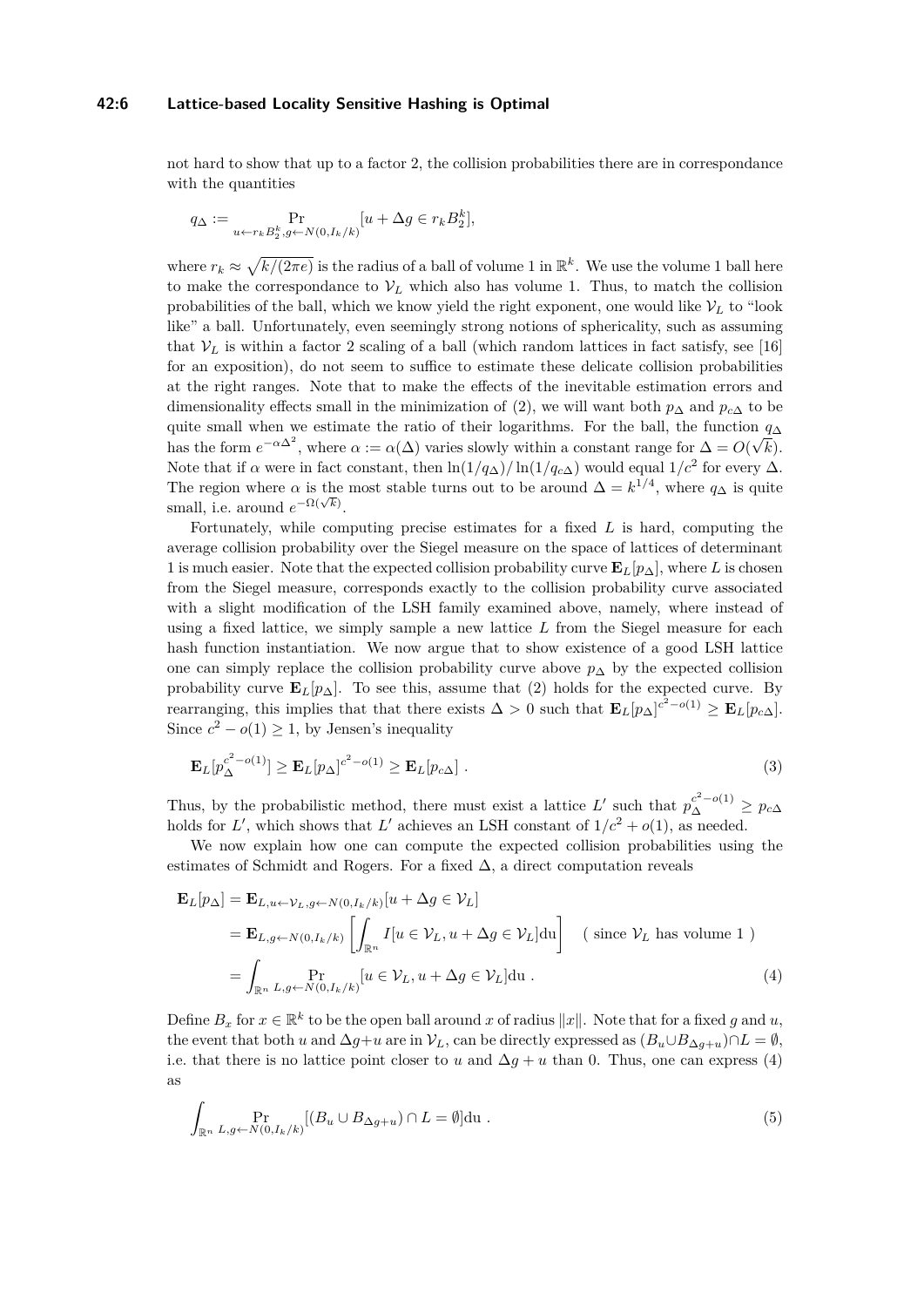From here, for fixed *g* and *u*, the inner expression is exactly the probability that a random lattice *L* doesn't intersect a Borel set and hence we may apply Schmidt's estimates. Here Schmidt shows that as long as the  $B_u \cup B_{\Delta g+u}$  has volume less than  $k-1$ , then under a mild technical assumption, we can estimate

$$
\Pr_L[(B_u \cup B_{\Delta g + u}) \cap L = \emptyset] \approx e^{-V_{u,\Delta g}}
$$

where  $V_{u,\Delta g}$  is the volume of  $B_u \cup B_{\Delta g+u}$ . This estimate is only useful when *u* has norm roughly  $r_k$ , since otherwise the volume of  $B_u$  is too large to usefully apply Schmidt's estimate. However, one would expect that for large *u*, the probability that *u* is in the Voronoi cell is already quite small. This is formalized by Roger's estimate, which gives that the fraction of cosets of *L* that are not covered by the ball of volume *k* around the origin (i.e. again radius roughly  $r_k$ ) is approximately  $e^{-k}$ . In particular, this implies that at most an  $e^{-k}$ expected fraction of the Voronoi cell (since points in the Voronoi cell are in one to one correspondance with cosets) lies outside a ball of radius  $\approx r_k$ , and hence we can truncate the integral expression [\(5\)](#page-5-1) at roughly this radius without losing much.

After these reductions, we get that the collision probabilities can be tightly approximated by the following explicit integral:

$$
\int_{\mathbb{R}^n} \mathbf{E}_g[e^{-V_{u,\Delta g}}] \mathrm{du}.
$$
\n(6)

The proof now continues with an unfortunately very long and tedious calculation, which shows that the above estimate closely matches the corresponding collision probability *q*<sup>∆</sup> for the ball, thus yielding the desired LSH constant.

## **1.2 Related Work**

As mentioned earlier, the works [\[6,](#page-16-5) [8\]](#page-16-6) show how to use a data dependent version of LSH to give an improved ANN exponent of  $1/(2c^2-1)$ , which was shown to be optimal under an appropriate formalization of data dependence in [\[9\]](#page-16-14). These works reduce ANN in  $\ell_2$  to ANN on the sphere via a recursive clustering approach, where the base case of the recursion roughly corresponds to the clustered vectors being embedded as nearly orthogonal vectors on the sphere. A generic reduction from  $\ell_2$  ANN to spherical ANN (without the exact base case guarantee as above) was also given in earlier work of Valiant [\[32\]](#page-17-13). We note that the above clustering style reductions to the sphere remain relatively impractical, and thus there still seems to be room for more direct and practical  $\ell_2$  methods. For a different vein, the works [\[10,](#page-16-0) [12,](#page-16-15) [7\]](#page-16-16) studied the achievable tradeoffs between query time and space usage, where the optimal tradeoff for hashing based approaches was achieved in [\[7\]](#page-16-16).

With respect to structured and practical LSH hash functions, [\[5\]](#page-16-17) computed the collision probabilities for cross-polytope LSH on the sphere (first introduced by [\[31,](#page-17-14) [17\]](#page-16-18)), which corresponds to a Voronoi partition on the sphere induced by a vertices of a randomly rotated cross-polytope. As their main result, they show that when near vs far corresponds to  $\ell_2$ distance  $\sqrt{2}/c$  vs  $\sqrt{2}$  (the latter case correspondings to orthogonal vectors), cross polytope LSH achieves the optimal limiting exponent of  $1/(2c^2 - 1)$ , corresponding to the base case of the recursive clustering approaches above. Furthermore, they show a fine grained lower bound on the LSH exponent (when the far case again corresponds to orthogonal vectors) of any hash function which partitions the sphere into at most  $T$  parts<sup>[1](#page-6-0)</sup>, which allows them to

<span id="page-6-0"></span><sup>&</sup>lt;sup>1</sup> Under the mild technical assumption that each piece covers at most  $1/2$  the sphere.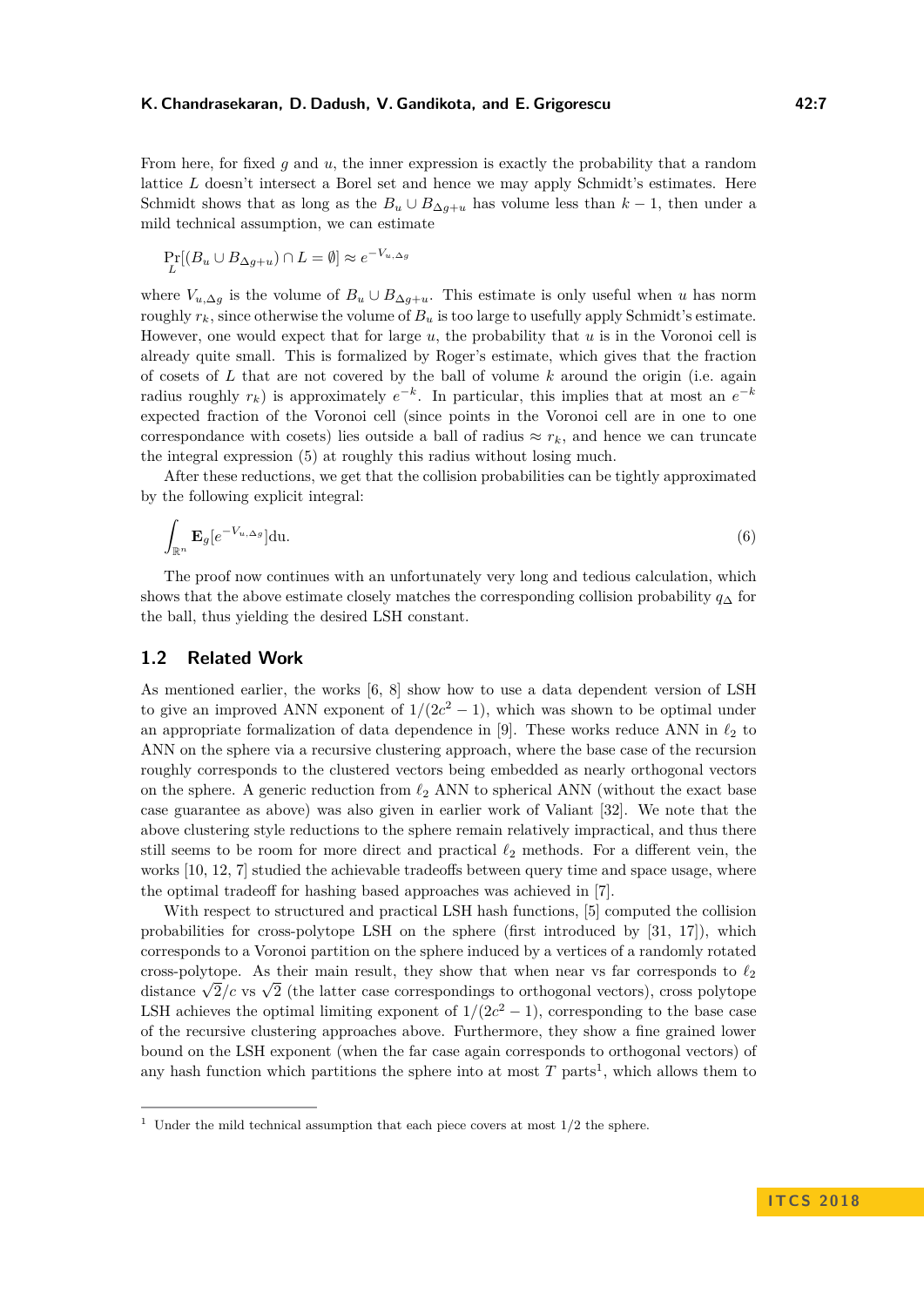#### **42:8 Lattice-based Locality Sensitive Hashing is Optimal**

conclude that any spherical LSH function that substantially improves upon cross polytope LSH needs to have query time *sublinear* in the number of parts. It is tempting here to seek an analogy with lattice based LSH, in that the complexity of CVP computations on a *d*dimensional lattice L, after appropriate preprocessing, can be bounded by  $\tilde{O}(d^{\text{O}(1)}|\mathcal{V}_L|)$  [\[13\]](#page-16-10) where  $|\mathcal{V}_L|$  denotes the number of facets of the Voronoi cell of *L*. Thus, one may wonder if  $|\mathcal{V}_L|$  can be associated with the number of "parts" in an analogous manner. For a generic ddimensional lattice, we note that  $|\mathcal{V}_L| = 2(2^d-1)$ , and thus the corresponding question would be to find an LSH-good lattice for which CVP takes  $\tilde{O}(2^{(1-\epsilon)d})$  for some positive  $\epsilon > 0$ . As another interesting comparison, the *d*-dimensional cross polytope induces a partion with 2*d* parts whose gap to optimality (in terms of the spherical LSH exponent) is  $O(\log \log d / \log d)$ , whereas a random *d*-dimensional lattice has a Voronoi cell is  $2(2^d - 1)$  facets with a gap to optimality (for  $\ell_2$  LSH) of  $O(1/\sqrt{d})$ .

## **1.3 Conclusions and Open Problems**

To summarize, for a fixed approximation factor  $c > 1$ , we show that random space partitions induced by *shifts of a single lattice* can achieve the optimal *data oblivious* LSH exponent for the  $\ell_2$  metric. While this shows that we can hope for "well-structured" space partitions for  $\ell_2$ , the lattices we use to show existence are *random*, and are in many ways devoid of easy to exploit structure (at least algorithmically). Thus, a natural open question is whether one can find a more structured family of lattices achieving the same limiting LSH exponent for which CVP queries can be executed faster. In terms of improving the present result, another natural question would be to make our proof constructive and to show that for a fixed dimension *k*, there exists a single *k*-dimensional lattice which achieves the optimal LSH exponent for every  $c > 1$ .

**Organization.** In Section [2,](#page-7-0) we setup notations and define formally the notion of lattices and approximate nearest neighbor search problem. We describe our lattice based hash function family in Section [3](#page-8-0) and analyze its performance. The helper theorems needed to show the main result are proved in subsequent sections.

## <span id="page-7-0"></span>**2 Preliminaries**

We denote the set  $\{1, 2, \ldots, n\}$  by [*n*]. We work over the Euclidean space. For  $x \in \mathbb{R}^d$ , let  $||x|| = \sqrt{\sum_i x_i^2}$  denote the  $\ell_2$  norm of *x*. Let  $V_B$  denote the volume of a *k*-dimensional unit-radius ball. Let  $\tau =$ √  $\overline{k} \cdot V_B^{\frac{1}{k}}$ . By standard geometry facts,  $\tau =$  $\sqrt{2\pi e}\left(1+O\left(\frac{1}{k}\right)\right).$ For  $x \in \mathbb{R}^k$ , let  $B_x$  denote the open ball centered at x of radius  $||x||$  and let  $V_x$  denote its volume. Note that  $V_x = V_B ||x||^k$ .

**Lattices.** A lattice  $L \subset \mathbb{R}^d$  is the set of all linear combinations with integer coefficients of a set of linearly independent vectors  $\{b_1, b_2, \ldots, b_r\}$ , i.e.,  $L = \{\sum_i \alpha_i b_i \mid \alpha_i \in \mathbb{Z} \,\forall i \in [r]\}.$ The lattice may be represented by the  $d \times r$  basis matrix  $B$ , whose columns are the vectors *bi* . If the *rank r* is exactly equal to *d*, then the lattice is said to have *full rank*. It is common to assume that the lattice has full rank, and we do so in what follows, since otherwise one may just work over the real span of *B*.

The *quotient group*  $\mathbb{R}^d/L$  of *L* is the set of cosets  $c + L = \{c + v \mid v \in L\}$ , where  $c \in \mathbb{R}^d$ , with the group operation  $(c_1 + L) + (c_2 + L) = (c_1 + c_2) + L$ . The *determinant* of *L*, denoted with the group operation  $(c_1 + L) + (c_2 + L) = (c_1 + c_2) + L$ . The *determinant* of *L*, denoted  $det(L)$ , is defined as  $det(L) = \sqrt{B^T B}$ . A lattice has multiple bases: if *B* is a basis then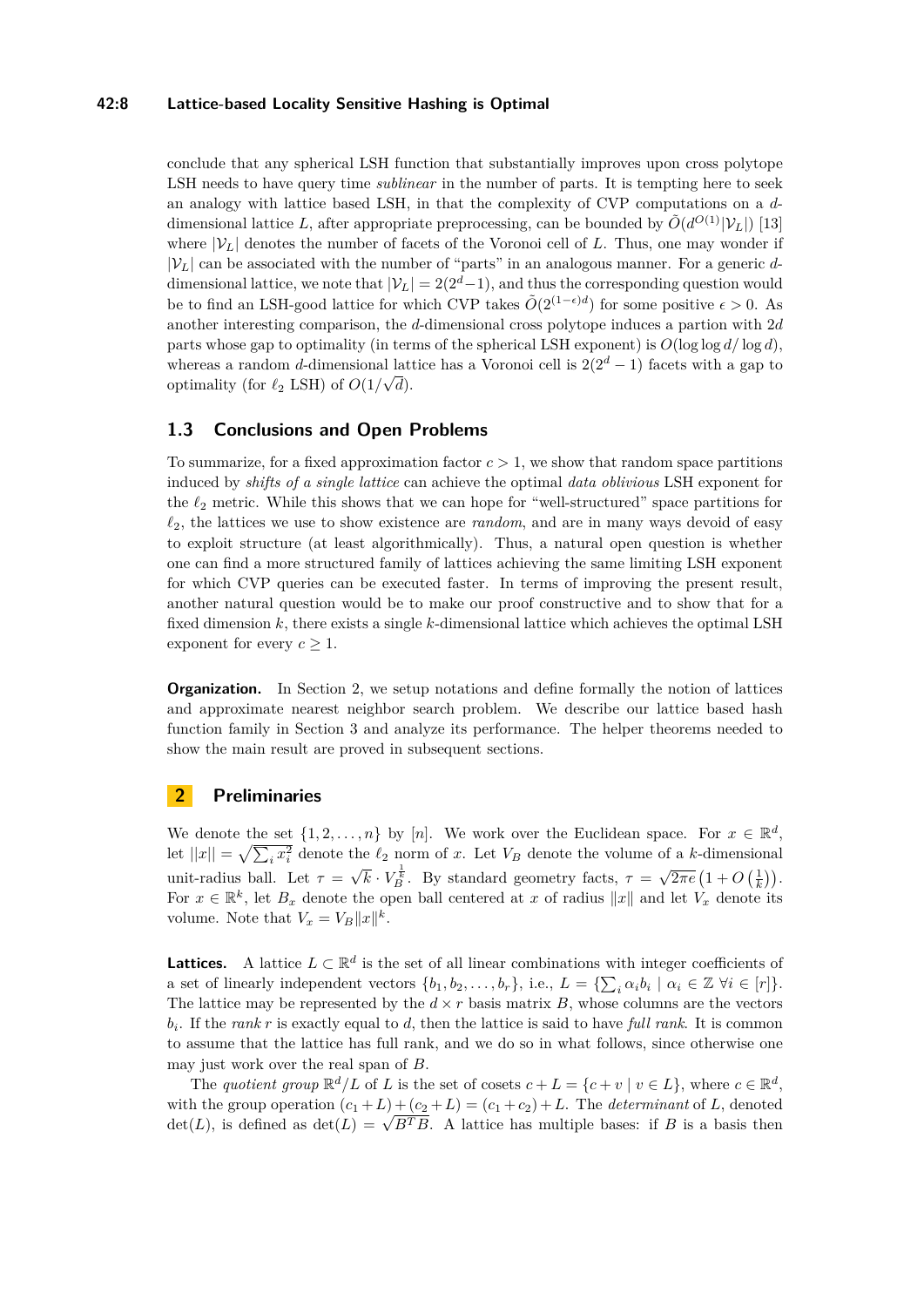*BU* is also a basis, for any unimodular matrix *U* (i.e., a matrix *U* with integer entries with  $\det(U) = 1$ .) The *Voronoi cell* of a lattice is the set of all points closer to the origin than to any other lattice point. Formally,  $V_L := \{x \in \mathbb{R}^d \mid ||x|| \le ||x - v||, \forall v \in L\}$ . Define the *shifted* Voronoi cell centered at *v*, denoted  $V_L(v)$ , to be the set of points  $v + V_L = \{v + u \mid u \in V_L\}.$ It is a standard fact that the set of cells  $\{v + \mathcal{V}_L\}_{v \in L}$  cover the entire space  $\mathbb{R}^d$ . Moreover, for every  $x \in \mathbb{R}^d$ , there exists a  $v \in L$  such that  $x - v \in \mathcal{V}_L$ . In fact, the (half-open) Voronoi cell contains exactly one representative from each coset  $c + L$ , for  $c \in \mathbb{R}^d$ . One of the fundamental computational problem on lattices is the *Closest Vector Problem* (CVP) defined as follows: given a target vector  $t \in \mathbb{R}^d$ , find a closest vector from the lattice *L* to *t*. We will denote a solution to CVP with input *t* by  $CV<sub>L</sub>(t)$ . We will use recent algorithms running in time  $O(2^d)$  as a blackbox [\[1\]](#page-16-11). We will need the following property of the Voronoi cell.

**► Fact 1.**  $v \in CV_L(t)$  *if and only if*  $t - v \in V_L$ *.* 

**Approximate Near Neighbor and LSH.** In the *c*-approximate near neighbor(*c*-ANN) problem, given a collection  $P$  of *n* points in  $\mathbb{R}^d$ , and parameters  $r, \delta > 0$ , the goal is to construct a data structure with the following property: on input a query point  $q \in \mathbb{R}^d$ , with probability  $1 - \delta$ , if there exists  $p \in \mathcal{P}$  with  $||q - p|| \leq r$ , it outputs some point  $p' \in \mathcal{P}$ , with  $||q-p'|| \leq c \cdot r$ . By a simple scaling of the coordinates, one may assume that  $r = 1$ . Also,  $\delta$ is assumed to be a constant, and the success probability can be amplified by building several instances of the data structure.

A family H is a *locality-sensitive hashing* scheme with parameters  $(1, c, p_1, p_2)$  if it satisfies the following properties: for any  $p, q \in \mathbb{R}^d$ 

 $\leq$  if  $||p - q|| \leq 1$  then  $Pr_{\mathcal{H}}[h(q) = h(p)] \geq p_1$ ,  $\blacksquare$  if  $||p - q|| \ge c$  then  $\Pr_{\mathcal{H}}[h(q) = h(p)] \le p_2$ .

The initial work of [\[20\]](#page-17-1) shows that an LSH scheme implies a data structure for *c*-ANN.

 $\triangleright$  **Theorem 2.** [\[20\]](#page-17-1) Given a LSH family H with parameters  $(1, c, p_1, p_2)$ , where each function *in* H *can be evaluated in time*  $\tau$ , *let*  $\rho = \frac{\log(1/p_1)}{\log(1/p_2)}$  $\frac{\log(1/p_1)}{\log(1/p_2)}$ . Then there exists a data structure for *c*-*ANN* with  $O((d + \tau)n^{\rho} \log_{1/p_2} n)$  *query time, using*  $O(dn + n^{1+\rho})$  *amount of space.* 

**Multidimensional Gaussian.** A *d*-dimensional Gaussian distribution with mean 0 and covariance matrix  $\sigma^2 I_d \in \mathbb{R}^{d \times d}$  has density function

$$
p(x) = \frac{1}{(2\pi)^{d/2}\sigma^d} \exp(-\frac{||x||^2}{2\sigma^2}),
$$

and is denoted by  $N(0, \sigma^2 I_d)$ .

# <span id="page-8-0"></span>**3 Our Lattice-based Hash Family and Proof Strategy**

**LSH family for lattice** *L* with  $det(L) = 1$ . A hash function  $h = h_{M,t}$  indexed by a projection matrix  $M \in \mathbb{R}^{k \times d}$  from  $\mathbb{R}^d$  to  $\mathbb{R}^k$ , and a vector  $t \in \mathbb{R}^k$  is constructed as follows:

**1.** pick the entries  $M_{i,j}$  according to a Gaussian distribution with mean 0 and variance  $1/k$ .

**2.** pick *t* uniformly from the Voronoi cell  $V_L$  of *L* (centered at 0). Sampling *t* can be achieved by sampling from  $\mathbb{R}^k/L$ , namely by sampling from the fundamental parallelepiped with respect to any basis.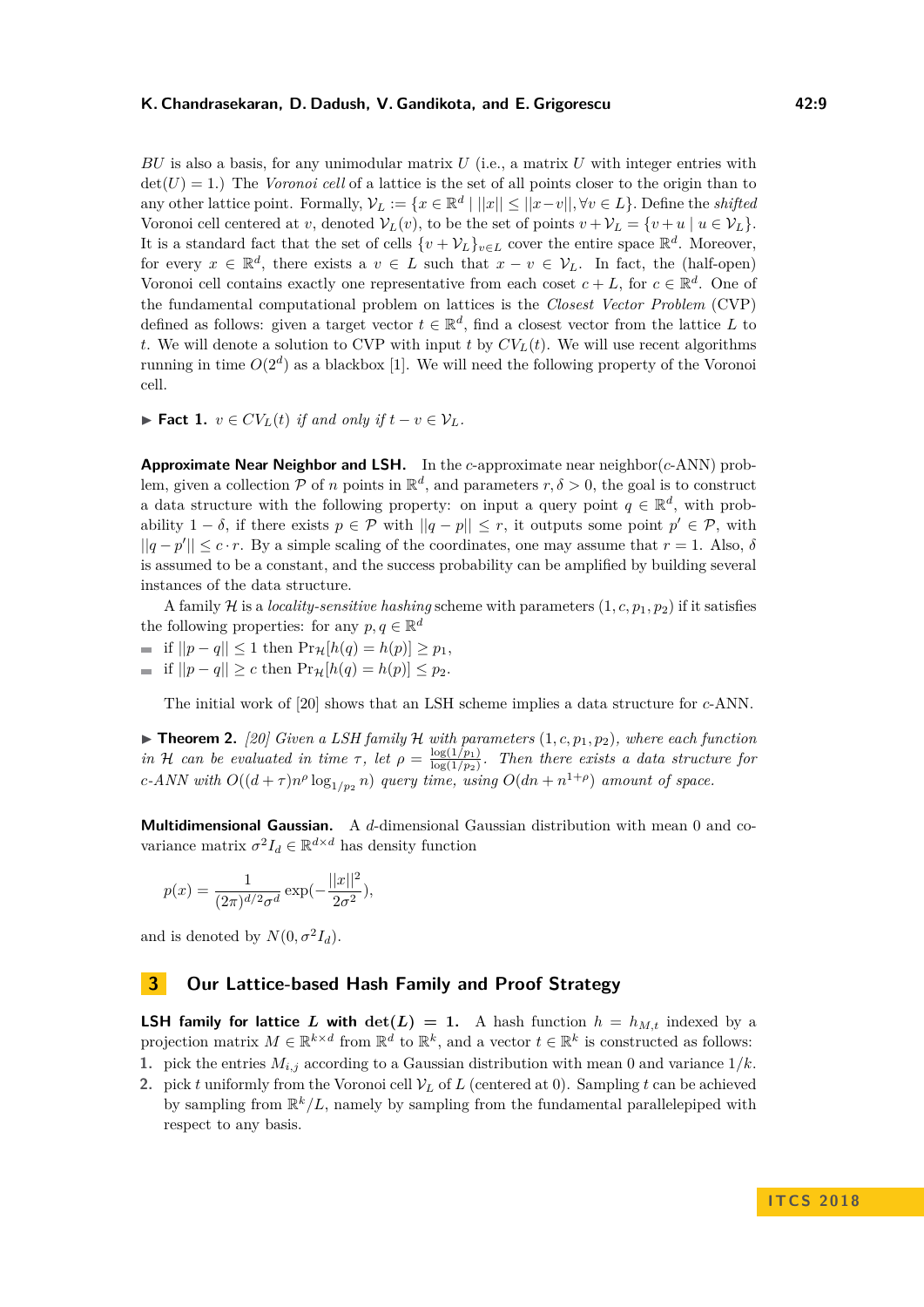#### **42:10 Lattice-based Locality Sensitive Hashing is Optimal**

Given a point  $a \in \mathbb{R}^d$ , we define  $h(a)$  to be a closest vector in *L* to its projection Ma translated by *t*. Formally,

 $h(a) = CV<sub>L</sub>(Ma + t).$ 

We first show that for  $a, b \in \mathbb{R}^d$  the quantity  $Pr_{M,t}[h(a) = h(b)]$  only depends on the distance  $||a - b||$ , and not on the points *a*, *b* themselves.

<span id="page-9-3"></span>**► Proposition 3.** *Let*  $a, b \in \mathbb{R}^d$  *be arbitrary and let*  $\Delta = ||a - b||$ *. Then* 

$$
\Pr_{M,t}[h(a) = h(b)] = \Pr_{x \leftarrow \mathcal{V}_L, y \leftarrow N(0, \Delta^2 I_k / k)}[x + y \in \mathcal{V}_L].
$$

Let  $p_{\Delta}$  denote the probability of collision of two inputs which are exactly distance  $\Delta$  apart. i.e.,  $p_{\Delta} := \Pr_{M,t}[h(a) = h(b)],$  where  $||a - b|| = \Delta$ . An easy argument shows that  $p_{\Delta}$  is non-increasing as a function of  $\Delta$ .

<span id="page-9-1"></span> $\triangleright$  **Corollary 4.** *p*∆ *is non-increasing as a function of*  $\Delta$ *.* 

The performance of our LSH family is measured by the LSH constant defined by

$$
\rho_L := \min_{\Delta>0} \frac{\ln 1/p_{\Delta}}{\ln 1/p_{c\Delta}}.
$$

Our result shows the existence of a lattice *L* with optimal performance guarantee.

<span id="page-9-0"></span> $\triangleright$  **Theorem 5.** For every *k* large enough and  $c > 1$ , there exists a *k*-dimensional lattice L *with*  $det(L) = 1$  *achieving* 

$$
\rho_L \le \frac{1}{c^2} + O\left(\frac{1}{\sqrt{k}}\right).
$$

Theorem [5](#page-9-0) follows from our main technical result, which bounds the expected collision probabilities  $p_{\Delta}$  and  $p_{c\Delta}$  for  $\Delta = k^{1/4}$ .

<span id="page-9-2"></span> $\triangleright$  **Theorem 6.** For every *k* large enough and  $c > 1$ , there exist absolute constants  $K_1, K_2, K_3$ *such that for*  $\Delta = k^{1/4}$ ,

$$
\mathbf{E}_{L} [p_{\Delta}] \ge K_1 e^{-\frac{\tau^2}{8}\sqrt{k}} \quad \text{and,}
$$

$$
\mathbf{E}_{L} [p_{c\Delta}] \le K_2 e^{-\frac{\tau^2}{8}c^2\sqrt{k}\left(1 - \frac{K_3 c^2}{\sqrt{k}}\right)}
$$

*where the expectation is over k*-dimensional lattices *L* with  $det(L) = 1$ .

*,*

We can now prove Theorem [5](#page-9-0) using Corollary [4](#page-9-1) and Theorem [6.](#page-9-2)

**Proof of Theorem [5.](#page-9-0)** For any  $\Delta > 1$ , define  $\tilde{\rho} := \frac{\ln 1/\mathbf{E}_L[p_\Delta]}{\ln 1/\mathbf{E}_L[p_\Delta]}$  $\frac{\ln 1/\mathbf{E}_L[p_\Delta]}{\ln 1/\mathbf{E}_L[p_\alpha]}$ . From Corollary [4,](#page-9-1) we know that  $p_{\Delta}$  is non-increasing. Hence,  $\tilde{\rho} \leq 1$  for any  $c > 1$ . So, we can use Jensen's inequality to get that

$$
\mathbf{E}_{L} \left[ p_{\Delta}^{1/\tilde{\rho}} \right] \ge \mathbf{E}_{L} \left[ p_{\Delta} \right]^{1/\tilde{\rho}} \qquad \text{(Jensen's inequality)}\n= \mathbf{E}_{L} \left[ p_{c\Delta} \right] \qquad \text{(by the definition of } \tilde{\rho}) .
$$

By the probabilistic method, it then follows that there exists a *k*-dimensional lattice *L* with  $\det(L) = 1$ , such that the collision probabilities satisfiy  $\frac{\ln 1/p_{\Delta}}{\ln 1/p_{c\Delta}} = \tilde{\rho}$  and hence,  $\rho_L \leq \tilde{\rho}$ .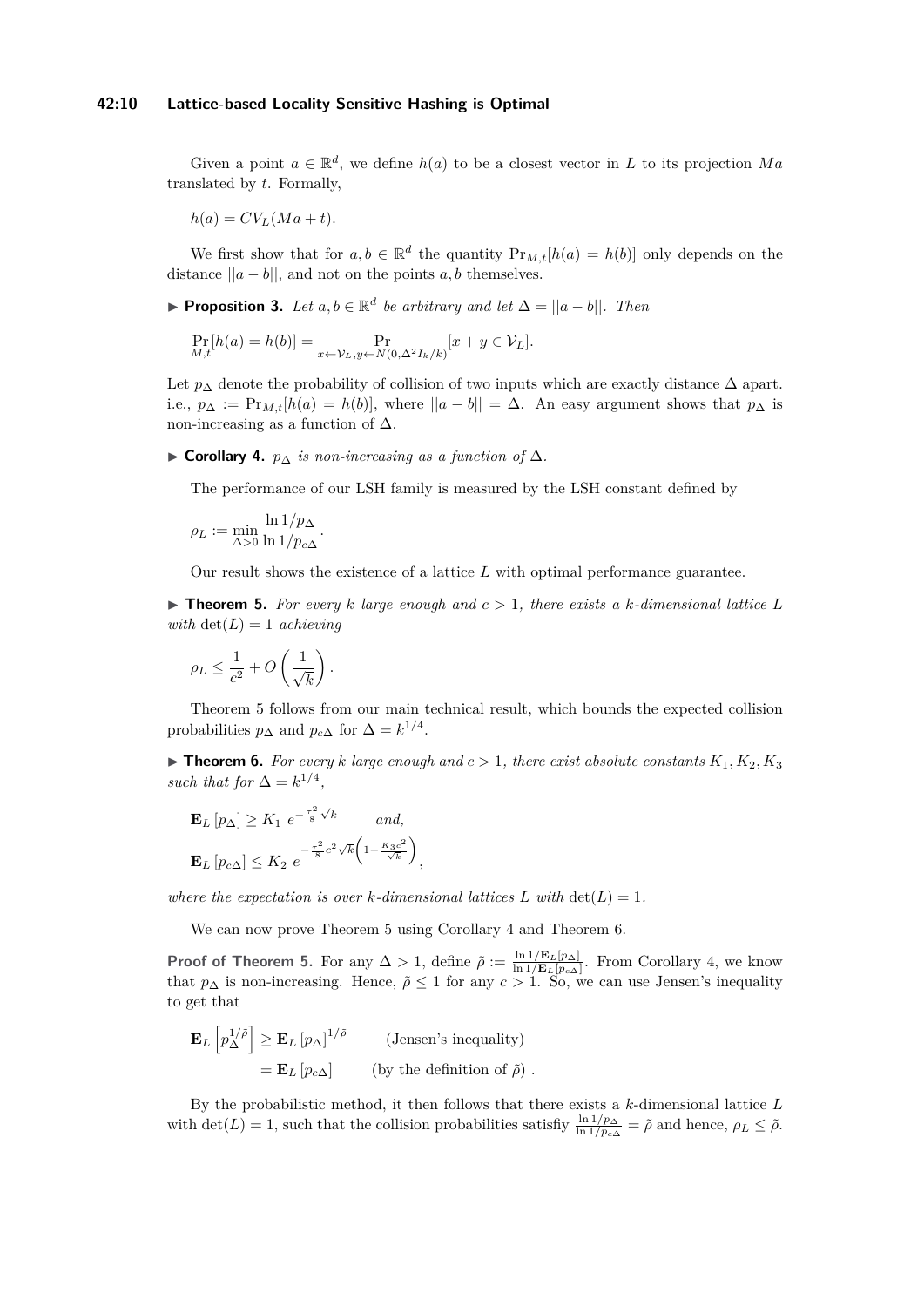We now show that  $\tilde{\rho} \leq \frac{1}{c^2} + O\left(\frac{1}{\sqrt{c}}\right)$ *k* ). From Theorem [6](#page-9-2) we know that for any  $c > 1$ , and  $\Delta = k^{\frac{1}{4}}$ , there exist constants  $K_1, K_2, K_3$  such that

$$
\mathbf{E}_{L}[p_{\Delta}] \geq K_1 e^{-\frac{\tau^2}{8}\sqrt{k}} \quad \text{and,}
$$

$$
\mathbf{E}_{L}[p_{c\Delta}] \leq K_2 e^{-\frac{\tau^2}{8}c^2\sqrt{k}\left(1 - \frac{K_3 c^2}{\sqrt{k}}\right)}
$$

Note that for  $c > \frac{k^{\frac{1}{4}}}{\sqrt{K_3}}$ , the upper bound on  $\mathbf{E}_L[p_{c\Delta}]$  from Theorem [6](#page-9-2) becomes trivial. First, we consider the case when  $c \leq \frac{k^{\frac{1}{4}}}{2\sqrt{K_3}}$ . For this value of *c*, we can use bounds obtained in Theorem [6](#page-9-2) to show that  $\tilde{\rho} \leq \frac{1}{c^2} + O\left(\frac{1}{\sqrt{\epsilon}}\right)$ *k* as follows:

$$
\frac{\ln 1/\mathbf{E}_L(p_\Delta)}{\ln 1/\mathbf{E}_L(p_{c\Delta})} \le \frac{\frac{\tau^2}{8}\sqrt{k} - \ln K_1}{\frac{\tau^2}{8}c^2\sqrt{k}\left(1 - \frac{K_3c^2}{\sqrt{k}}\right) - \ln K_2}
$$
  

$$
\le \frac{1}{c^2}\left(1 + K_4\frac{c^2}{\sqrt{k}}\right) \qquad \text{for some constant } K_4.
$$

Now, for  $c > \frac{k^{\frac{1}{4}}}{2\sqrt{K_3}}$ , we need to show that there exists a *k*-dimensional lattice of determinant 1, such that  $\rho_L \leq \frac{1}{c^2} + O\left(\frac{1}{\sqrt{c}}\right)$ *k* ). From the monotonicity of  $p_{\Delta}$ , we know that for any  $c' < c$ ,  $p_{c\Delta} \leq p_{c'\Delta}$ . Therefore, consider  $c' = k^{\frac{1}{4}}/2\sqrt{K_3} < c$ . From Theorem [6,](#page-9-2) and the analysis above, we know that there exists a lattice of determinant 1 such that

$$
\rho_L \le \frac{1}{c'^2} \left( 1 + K_4 \frac{c'^2}{\sqrt{k}} \right) \qquad \text{for some constant } K_4
$$
  
=  $\frac{2K_3}{\sqrt{k}} + \frac{K_4}{\sqrt{k}}$   
=  $\frac{1}{c^2} + O\left(\frac{1}{\sqrt{k}}\right).$ 

Proving Theorem [6](#page-9-2) poses substantial technical hurdles. We will break the proof into smaller components, which we describe after introducing some helpful notation.

For any  $\Delta \geq 1$ , define

$$
I(\Delta^2) := \int_{x \in \mathbb{R}^k : V_x \leq \frac{k}{8}} \mathbf{E}_{y \leftarrow N(0, \Delta^2 I_k / k)} \left[ e^{-V_x - V_{x+y}} \right] dx.
$$

In the next lemma, we show tight bounds on  $\mathbf{E}_L[p_\Delta]$  in terms of  $I(\Delta^2)$ .

<span id="page-10-1"></span>**► Lemma 7.** *For every k large enough and any*  $\Delta > 1$ *,* 

$$
I(\Delta^2) - e^{-k/8} \leq \mathbf{E}_L[p_\Delta] \leq 4I(4^{-\frac{2}{k}}\Delta^2) + 3e^{-k/8}.
$$

*where the expectation is over k-dimensional lattices*  $L$  *with*  $det(L) = 1$ *.* 

We now show tight bounds for  $I(\Delta^2)$  for  $\Delta^2 = \beta \sqrt{ }$ *k* ,where  $1 \leq \beta \leq O$ √ *k*) in Lemma [8,](#page-10-0) which is the most technically delicate part of the analysis, as it involves precise balancing of parameters and taking care of minutious details.

<span id="page-10-0"></span>► **Lemma 8.** *There exist absolute constants*  $K \in [0,1], K_1, K_2, \overline{K}_1, \overline{K}_2$  *such that for any*  $1 \leq \beta \leq K\sqrt{k},$ 

$$
\bar{K}_1 \ e^{-\alpha\beta\sqrt{k}\left(1+\frac{\bar{K}_2\beta}{\sqrt{k}}\right)} \ \leq \ I\left(\beta\sqrt{k}\right) \ \leq \ K_1 \ e^{-\alpha\beta\sqrt{k}\left(1-\frac{K_2\beta}{\sqrt{k}}\right)}
$$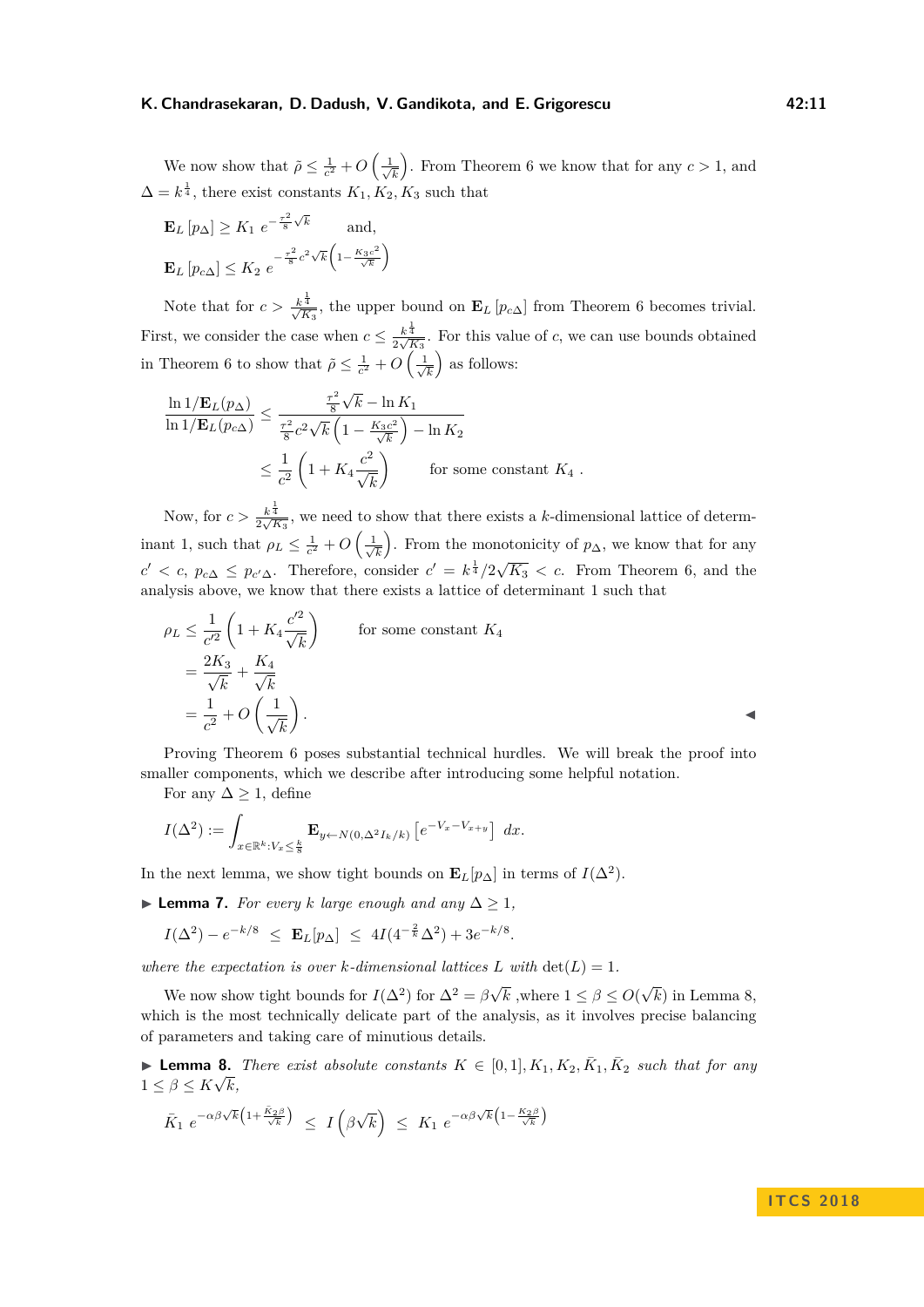### **42:12 Lattice-based Locality Sensitive Hashing is Optimal**

We now show how Lemmas [7](#page-10-1) and Lemma [8](#page-10-0) imply Theorem [6.](#page-9-2)

**Proof of Theorem [6.](#page-9-2)** First we prove the lower bound on  $\mathbf{E}_L[p_\Delta]$  for  $\Delta = k^{\frac{1}{4}}$ . From Lemma [7](#page-10-1) and Lemma [8,](#page-10-0) we have

$$
\mathbf{E}_{L}[p_{\Delta}] \ge I(\Delta^2) - e^{-k/8} \qquad \text{(from Lemma 7)}
$$
\n
$$
\ge \bar{K}_1 e^{-\alpha\sqrt{k}\left(1 + \frac{\bar{K}_2}{\sqrt{k}}\right)} - e^{-k/8} \qquad \text{(from Lemma 8 with } \beta = 1)
$$
\n
$$
\ge \bar{K}_3 e^{-\alpha\sqrt{k}}.
$$

Similarly, for the upper bound on  $\mathbf{E}_L[p_{c\Delta}]$  for  $\Delta = k^{\frac{1}{4}}$ , we get

$$
\mathbf{E}_{L}[p_{c\Delta}] \le 4 \ I(4^{-\frac{2}{k}}c^{2}\Delta^{2}) + 3e^{-k/8} \qquad \text{(from Lemma 7)}
$$
\n
$$
\le K_{1} e^{-4^{-\frac{2}{k}}c^{2}\alpha\sqrt{k}\left(1 - \frac{K_{2}c^{2}}{\sqrt{k}}\right)} + 3e^{-k/8} \qquad \text{(from Lemma 8 with } \beta = 4^{-\frac{2}{k}}c^{2})
$$
\n
$$
\le K_{3} e^{-c^{2}\alpha\sqrt{k}\left(1 - \frac{K_{2}c^{2}}{\sqrt{k}}\right)} \qquad \text{(since } 4^{-\frac{2}{k}} \ge 1 - O(1/k)) .
$$

Note that since Lemma [8](#page-10-0) holds for *β < O*( √ and since Lemma 8 holds for  $\beta < O(\sqrt{k})$ , the upper bound on  $\mathbf{E}_L[p_{c\Delta}]$  holds for  $c^2 \leq K\sqrt{k}$  for some constant *K*.

We conclude this section with the proof of Proposition [3](#page-9-3) and of Corollary [4,](#page-9-1) while devoting the rest of the paper for the proof of Lemma [7.](#page-10-1) Due to space constraints, the proof of Lemma [8](#page-10-0) will appear in the full version of the paper.

**Proof of Proposition [3.](#page-9-3)** Let *M* and *t* be as defined above. From the definition of the hash function,  $h(a) = h(b)$  if  $Ma + t$  and  $Mb + t$  land in the same Voronoi cell of *L* about some lattice point. Let  $||a - b|| = \Delta$ . We have

<span id="page-11-0"></span>
$$
p_{\Delta} = \Pr_{M,t}[h(a) = h(b)]
$$
  
= 
$$
\Pr_{M,t}[CV_L(Ma + t) = CV_L(Mb + t)]
$$
  
= 
$$
\Pr_{M,t}[Ma + t, Ma + M(b - a) + t \text{ lie in the same Voronoi cell }].
$$
 (7)

Let  $Ma + t \in \mathcal{V}_L(\ell)$  for some  $\ell \in L$ . Define  $x := Ma + t - \ell \in \mathcal{V}_L$ . Note that because of the random shift *t*, *x* is a uniform random point in the Voronoi cell of *L* about 0.

Let  $y := M(b-a) \in \mathbb{R}^k$ . Since each entry  $M_{ij}$  of M is a Gaussian random variable with 0 mean and variance  $1/k$ , therefore, the *i*<sup>th</sup> entry of *y*, given as  $y_i = \sum_{j=1}^k M_{ij} (b_j - a_j)$  has mean 0 and variance  $\frac{1}{k} \sum_j (b_j - a_j)^2 = \frac{\Delta^2}{k}$ .

Plugging these observations in Equation [7,](#page-11-0) we get

$$
p_{\Delta} = \Pr_{M,t}[Ma + t - \ell, Ma + M(b - a) + t - \ell \in \mathcal{V}_L]
$$
  
= 
$$
\Pr_{x \leftarrow \mathcal{V}_L, y \leftarrow N(0, \Delta^2 I_k / k)}[x, x + y \in \mathcal{V}_L]
$$
  
= 
$$
\Pr_{x \leftarrow \mathcal{V}_L, y \leftarrow N(0, \Delta^2 I_k / k)}[x + y \in \mathcal{V}_L].
$$

**Proof of Corollary [4.](#page-9-1)** By Proposition [3,](#page-9-3) it suffices to show that the function

$$
f(s) = \Pr_{x \leftarrow \mathcal{V}_L, y \leftarrow N(0, I_k/k)}[x + sy \in \mathcal{V}_L],
$$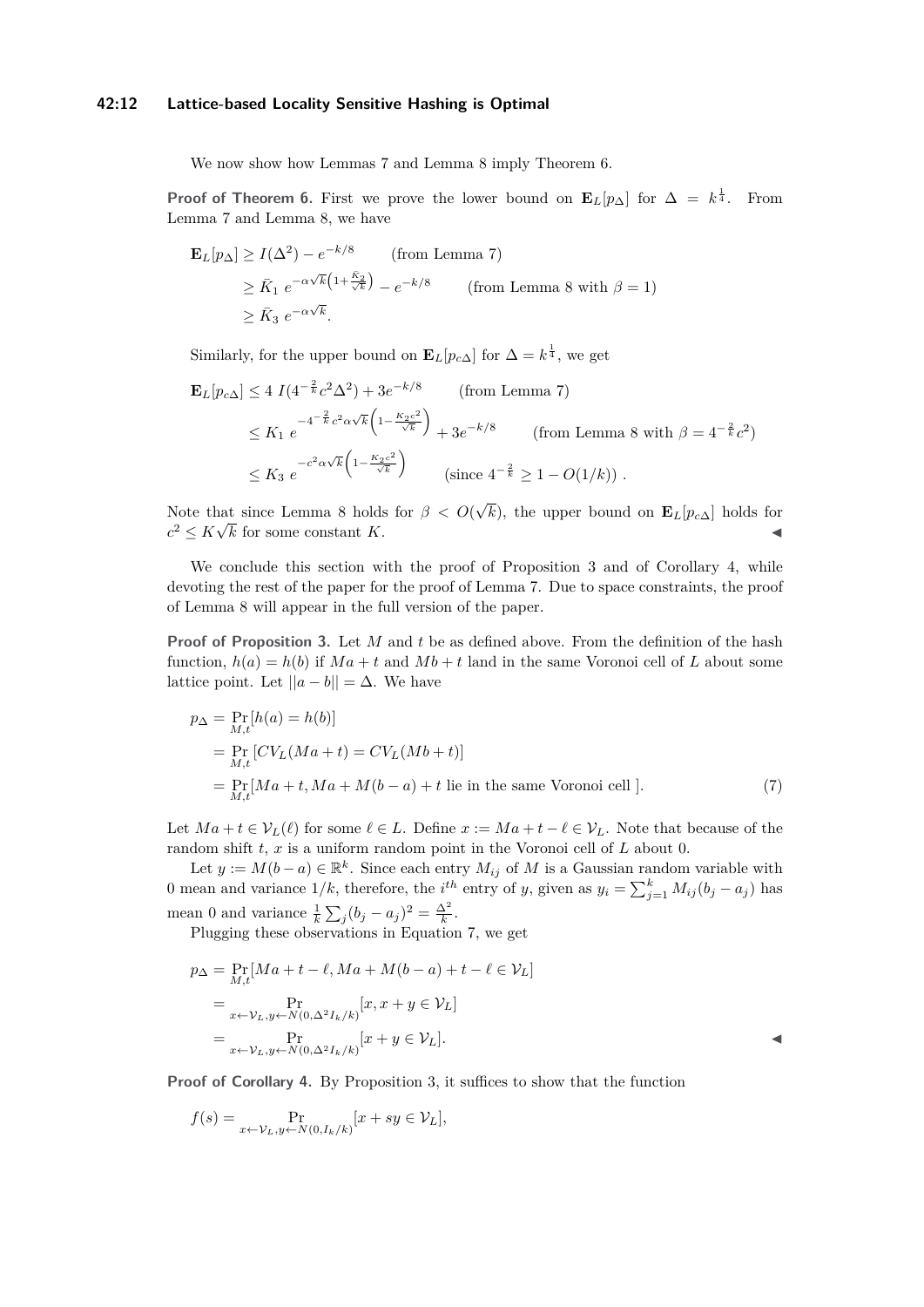$$
\Pr_{x,y}[x+sy\in\mathcal{V}_L]=\Pr_y[\text{vol}(\mathcal{V}_L\cap(\mathcal{V}_L-sy)]\ .
$$

Define  $g_y(s) := \text{vol}(\mathcal{V}_L \cap (\mathcal{V}_L - sy))$ . We claim that  $g_y(s)$  is non-decreasing on  $(-\infty, 0]$  and non-increasing on  $[0, \infty)$ . To see this, note that by symmetry of  $\mathcal{V}$ ,  $g_y$  is symmetric, i.e.  $g_y(s) = g_y(-s)$ . Furthermore, for  $\lambda \in [0,1], s_1, s_2 \in \mathbb{R}$ ,

$$
g_y(\lambda s_1 + (1 - \lambda)s_2)^{1/n} = \text{vol}(\mathcal{V}_L \cap (\mathcal{V}_L - \lambda(s_1 + (1 - \lambda)s_2)y))^{1/n}
$$
  
\n
$$
\geq \text{vol}(\lambda(\mathcal{V}_L \cap (\mathcal{V}_L - s_1y)) + (1 - \lambda)(\mathcal{V}_L \cap (\mathcal{V}_L - s_2y)))^{1/n}
$$
  
\n(by containment)  
\n
$$
\geq \lambda \text{vol}(\mathcal{V}_L \cap (\mathcal{V}_L - s_1y))^{1/n} + (1 - \lambda)\text{vol}(\mathcal{V}_L \cap (\mathcal{V}_L - s_2y))^{1/n}
$$
  
\n(by Brunn-Minkowski)  
\n
$$
= \lambda g_y(s_1)^{1/n} + (1 - \lambda)g_y(s_2)^{1/n}.
$$

Therefore,  $g_y(s)^{1/n}$  is a symmetric, non-negative and concave function of *s*. Any symmetric concave function on  $\mathbb R$  must attain its maximum value at 0, and hence must be non-increasing away from 0.

Now consider  $0 \leq s_1 \leq s_2$ . Since  $g_y$  is non-increasing on  $\mathbb{R}_+$ , we get that

$$
f(s_1) = \mathbf{E}_y[g_y(s_1)] \ge \mathbf{E}_y[g_y(s_2)] = f(s_2)
$$

as needed.  $\blacksquare$ 

# **4 Proof of Lemma [7](#page-10-1)**

In the previous section, we had seen that the expected collision probability between points which are  $\Delta$  apart is defined as

$$
\mathbf{E}_L[p_\Delta] = \mathbf{E}_L \left[ \Pr_{x \leftarrow \mathcal{V}_L, y \leftarrow N(0, \Delta^2 I_k / k)} [x + y \in \mathcal{V}_L] \right] \right]
$$
  
= 
$$
\int_{x \in \mathbb{R}^k} \int_{y \in \mathbb{R}^k} \Pr_L(x, x + y \in \mathcal{V}_L) \cdot \frac{e^{-\frac{\|y\|^2}{2\sigma^2}}}{(2\pi\sigma^2)^{\frac{k}{2}}} dy dx \quad \text{for } \sigma^2 = \Delta^2 / k.
$$

The goal of this section is to derive tight bounds for this expression through the proof of Lemma [7.](#page-10-1)

Recall that  $B_x$  denotes the open *k*-dimensional ball centered at  $x \in \mathbb{R}^k$  of radius  $||x||$ and  $B_{x+y}$  denotes the open *k*-dimensional ball centered at  $x + y \in \mathbb{R}^k$  of radius  $||x + y||$ . Also,  $V_x$  and  $V_{x+y}$  denotes their volumes. Consider  $B_{x,y} = B_x \cup B_{x+y}$ , the union of  $B_x$  and  $B_{x+y}$  and let  $V_{x,y}$  denote its volume. We will need the following theorem for the proof of Lemma [7.](#page-10-1)

## <span id="page-12-0"></span>► Lemma 9.

$$
e^{-V_{x,y}} - e^{-k/4} \le \Pr_L(x, x + y \in \mathcal{V}_L) \le e^{-\frac{1}{2}V_{x,y}} + e^{-k/4}.
$$

In order to prove Lemmas [7](#page-10-1) and [9,](#page-12-0) we invoke the following results of Rogers [\[27\]](#page-17-12) and Schmidt [\[28\]](#page-17-11).

## **I T C S 2 0 1 8**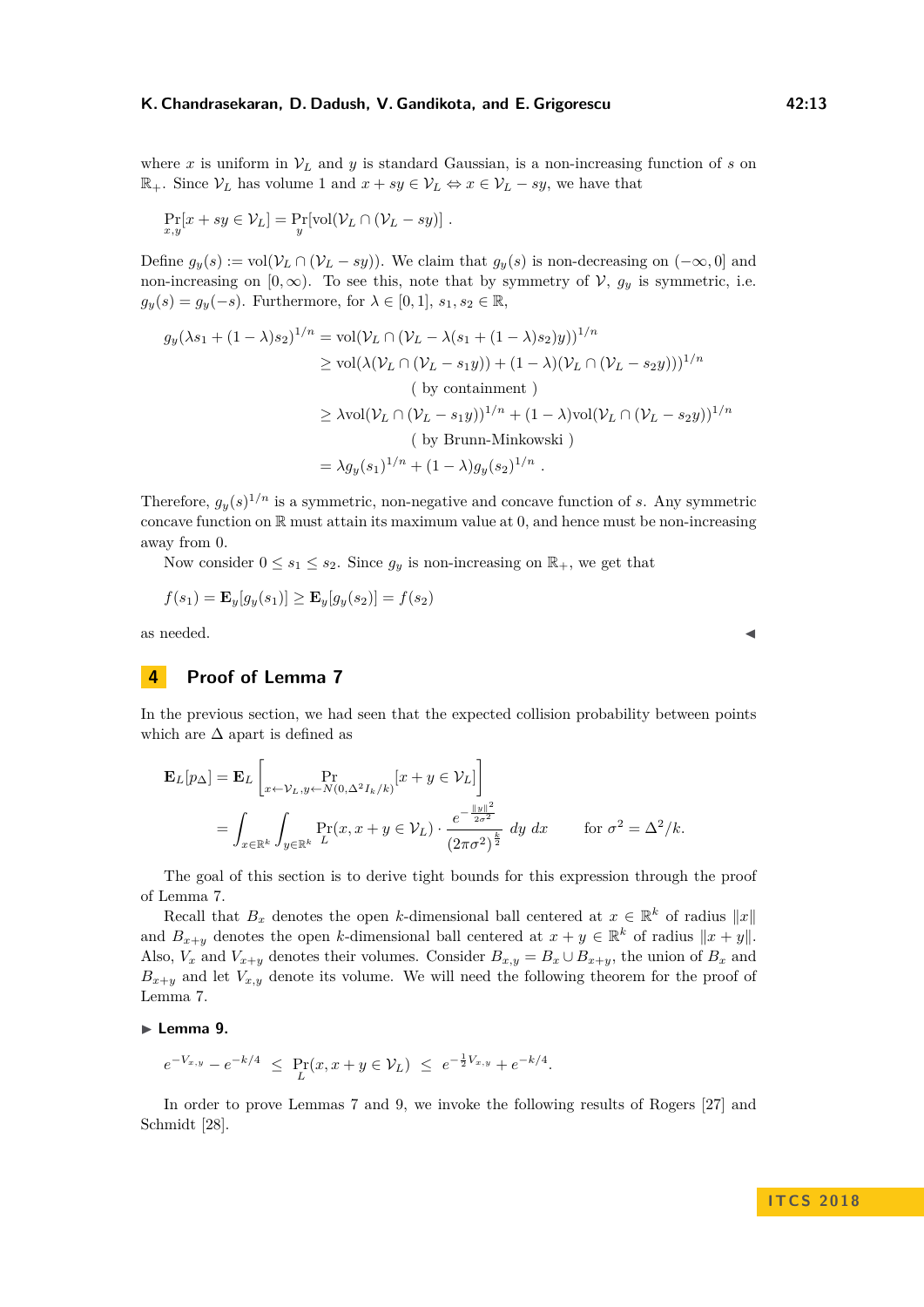<span id="page-13-0"></span> $\blacktriangleright$  **Theorem 10** (Corollary of [\[27\]](#page-17-12), Theorem 1). Let B be the k-dimensional ball of volume V *centered at the origin. If*  $V \leq \frac{k}{8}$ *, then there exists a constant*  $k_0$  *such that for*  $k > k_0$ *,* 

$$
\left| \int_{x \in \mathbb{R}^k} \Pr_{L} \left[ x \in \mathcal{V}_L \setminus B \right] dx - e^{-V} \right| \leq c_1 k^3 \left( \frac{16}{27} \right)^{\frac{k}{4}}
$$

*where, the probability is taken over the space of all lattices of determinant* 1*.*

<span id="page-13-2"></span>▶ **Theorem 11** ([\[28\]](#page-17-11), Theorem 4). Let S be a Borel set of measure V such that  $0 \notin S$  and *for all*  $x \in S$ *,*  $-x \notin S$ *. If*  $V \leq k-1$ *, then for*  $k \geq 13$ *,* 

$$
\Pr_L [L \cap S = \emptyset] = e^{-V} (1 - R).
$$

*where, the probability is taken over the space of all lattices of determinant* 1 *and*  $|R|$  <  $6\left(\frac{3}{4}\right)^{\frac{k}{2}}e^{4V} + V^{k-1}k^{-k+1}e^{V+k}.$ 

**Fact 12.** 

$$
\frac{1}{2}(V_x + V_{x+y}) \le V_{x,y} \le V_x + V_{x+y}.
$$

**Proof.** Let WLOG,  $V_x \leq V_{x+y}$ . Also, we know that  $V_{x,y} = V_x + V_{x+y} - V(B_x \cap B_{x+y})$ . We now show that  $V(B_x \cap B_{x+y}) \leq \frac{1}{2}(V_x + V_{x+y})$ . This fact follows easily from the observation that the intersection volume is at most the volume of the smaller ball. Therefore,

$$
V(B_x \cap B_{x+y}) \le V_x = \frac{1}{2}V_x + \frac{1}{2}V_x \le \frac{1}{2}(V_x + V_{x+y}).
$$

We now prove Lemma [7](#page-10-1) using Lemma [9.](#page-12-0)

**Proof of Lemma [7](#page-10-1)**. For notational convenience, we will use  $\sigma^2$  to denote  $\Delta^2/k$ . From the definition of  $p_{\Delta}$  and Proposition [3,](#page-9-3) we have

<span id="page-13-1"></span>
$$
\mathbf{E}_{L}[p_{\Delta}] = \mathbf{E}_{L} \left[ \Pr_{x \leftarrow \mathcal{V}_{L}, y \leftarrow N(0, \sigma^{2} I_{k})} [x + y \in \mathcal{V}_{L}] \right] \n= \int_{x \in \mathbb{R}^{k}} \int_{y \in \mathbb{R}^{k}} \Pr_{L}(x, x + y \in \mathcal{V}_{L}) \cdot \frac{e^{-\frac{||y||^{2}}{2\sigma^{2}}}}{(2\pi\sigma^{2})^{\frac{k}{2}}} dy dx \n= \int_{x \in \mathbb{R}^{k}: V_{x} \leq \frac{k}{8}} \int_{y \in \mathbb{R}^{k}} \Pr_{L}(x, x + y \in \mathcal{V}_{L}) \cdot \frac{e^{-\frac{||y||^{2}}{2\sigma^{2}}}}{(2\pi\sigma^{2})^{\frac{k}{2}}} dy dx \n+ \int_{x \in \mathbb{R}^{k}: V_{x} \geq \frac{k}{8}} \int_{y \in \mathbb{R}^{k}} \Pr_{L}(x, x + y \in \mathcal{V}_{L}) \cdot \frac{e^{-\frac{||y||^{2}}{2\sigma^{2}}}}{(2\pi\sigma^{2})^{\frac{k}{2}}} dy dx.
$$
\n(8)

We first note that if  $V_x \geq \frac{k}{8}$ , then the probability that  $x \in V_L$  is itself very small. This fact gives us tight bounds on  $\mathbf{E}_L[p_\Delta]$  up to additive  $e^{-\Omega(k)}$  term. We use Theorem [10](#page-13-0) to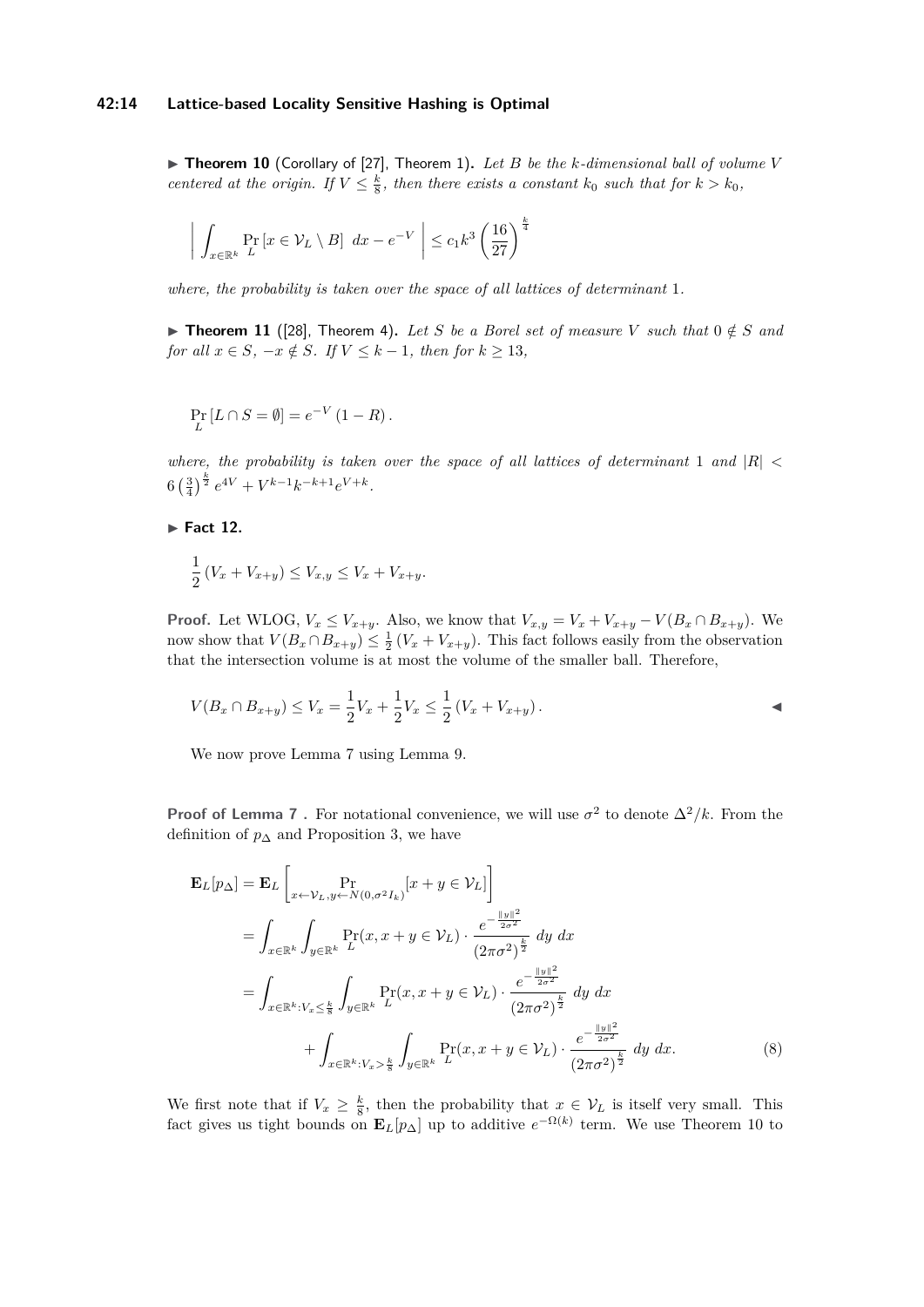formalize this statement. Let  $B_0$  be the 0 centered ball of volume  $\frac{k}{8}$ . We have,

$$
\int_{x \in \mathbb{R}^k : V_x \ge \frac{k}{8}} \int_{y \in \mathbb{R}^k} \Pr(x, x + y \in V_L) \cdot \frac{e^{-\frac{||y||^2}{2\sigma^2}}}{(2\pi\sigma^2)^{\frac{k}{2}}} dy dx
$$
\n
$$
\le \int_{x \in \mathbb{R}^k : V_x \ge \frac{k}{8}} \int_{y \in \mathbb{R}^k} \Pr(x \in V_L) \cdot \frac{e^{-\frac{||y||^2}{2\sigma^2}}}{(2\pi\sigma^2)^{\frac{k}{2}}} dy dx
$$
\n
$$
= \int_{x \in \mathbb{R}^k : V_x \ge \frac{k}{8}} \Pr(x \in V_L) dx
$$
\n
$$
= \int_{x \in \mathbb{R}^k} \Pr(x \in V_L \setminus B_0) dx
$$
\n
$$
= e^{-\frac{k}{8}} + e^{-\frac{k}{8}}. \quad \text{(from Theorem 10)}
$$

Plugging this observation into the expression for  $\mathbf{E}_L[p_\Delta]$  in Equation [8,](#page-13-1) we get that

$$
\int_{x \in \mathbb{R}^k : V_x \leq \frac{k}{8}} \int_{y \in \mathbb{R}^k} \Pr(x, x + y \in V_L) \cdot \frac{e^{-\frac{||y||^2}{2\sigma^2}}}{(2\pi\sigma^2)^{\frac{k}{2}}} dy dx
$$
\n
$$
\leq \mathbf{E}_L[p_\Delta]
$$
\n
$$
\leq \int_{x \in \mathbb{R}^k : V_x \leq \frac{k}{8}} \int_{y \in \mathbb{R}^k} \Pr(x, x + y \in V_L) \cdot \frac{e^{-\frac{||y||^2}{2\sigma^2}}}{(2\pi\sigma^2)^{\frac{k}{2}}} dy dx + 2e^{-k/8}.
$$

Further, using the bounds on  $\Pr_{L}(x, x + y \in \mathcal{V}_{L})$  from Lemma [9,](#page-12-0) we get

$$
\int_{x \in \mathbb{R}^k : V_x \leq \frac{k}{8}} \int_{y \in \mathbb{R}^k} \left( e^{-V_{x,y}} - e^{-k/4} \right) \cdot \frac{e^{-\frac{\|y\|^2}{2\sigma^2}}}{(2\pi\sigma^2)^{\frac{k}{2}}} \, dy \, dx
$$
\n
$$
\leq \mathbf{E}_L[p_\Delta]
$$
\n
$$
\leq \int_{x \in \mathbb{R}^k : V_x \leq \frac{k}{8}} \int_{y \in \mathbb{R}^k} \left( e^{-\frac{1}{2}V_{x,y}} + e^{-k/4} \right) \cdot \frac{e^{-\frac{\|y\|^2}{2\sigma^2}}}{(2\pi\sigma^2)^{\frac{k}{2}}} \, dy \, dx + 2e^{-k/8}.
$$

Since  $V_{x,y} \leq V_x + V_{x+y}$ , the lower bound in the theorem statement then follows trivially.

$$
\mathbf{E}_{L}[p_{\Delta}] \geq \int_{x \in \mathbb{R}^{k}: V_{x} \leq \frac{k}{8}} \int_{y \in \mathbb{R}^{k}} \left( e^{-V_{x,y}} - e^{-k/4} \right) \cdot \frac{e^{-\frac{\|y\|^{2}}{2\sigma^{2}}}}{(2\pi\sigma^{2})^{\frac{k}{2}}} dy dx
$$
\n
$$
= \int_{\substack{x \in \mathbb{R}^{k} \\ V_{x} \leq \frac{k}{8}}} \int_{y \in \mathbb{R}^{k}} e^{-V_{x,y}} \frac{e^{-\frac{\|y\|^{2}}{2\sigma^{2}}}}{(2\pi\sigma^{2})^{\frac{k}{2}}} dy dx - \int_{\substack{x \in \mathbb{R}^{k} \\ V_{x} \leq \frac{k}{8}}} \int_{y \in \mathbb{R}^{k}} e^{-k/4} \frac{e^{-\frac{\|y\|^{2}}{2\sigma^{2}}}}{(2\pi\sigma^{2})^{\frac{k}{2}}} dy dx
$$
\n
$$
\geq \int_{x \in \mathbb{R}^{k}: V_{x} \leq \frac{k}{8}} \mathbf{E}_{y \sim N(0, \sigma^{2} I_{k})} \left[ e^{-V_{x} - V_{x+y}} \right] dx - \frac{k}{8} e^{-k/4}
$$
\n
$$
\geq \int_{x \in \mathbb{R}^{k}: V_{x} \leq \frac{k}{8}} \mathbf{E}_{y \sim N(0, \sigma^{2} I_{k})} \left[ e^{-V_{x} - V_{x+y}} \right] dx - e^{-k/8}
$$

For the upper bound, set  $u = 4^{-\frac{1}{k}}x$ , and  $v = 4^{-\frac{1}{k}}y$ . Since  $\frac{1}{2}V_{x,y} \ge \frac{V_x + V_{x+y}}{4} = V_u + V_{u+v}$ ,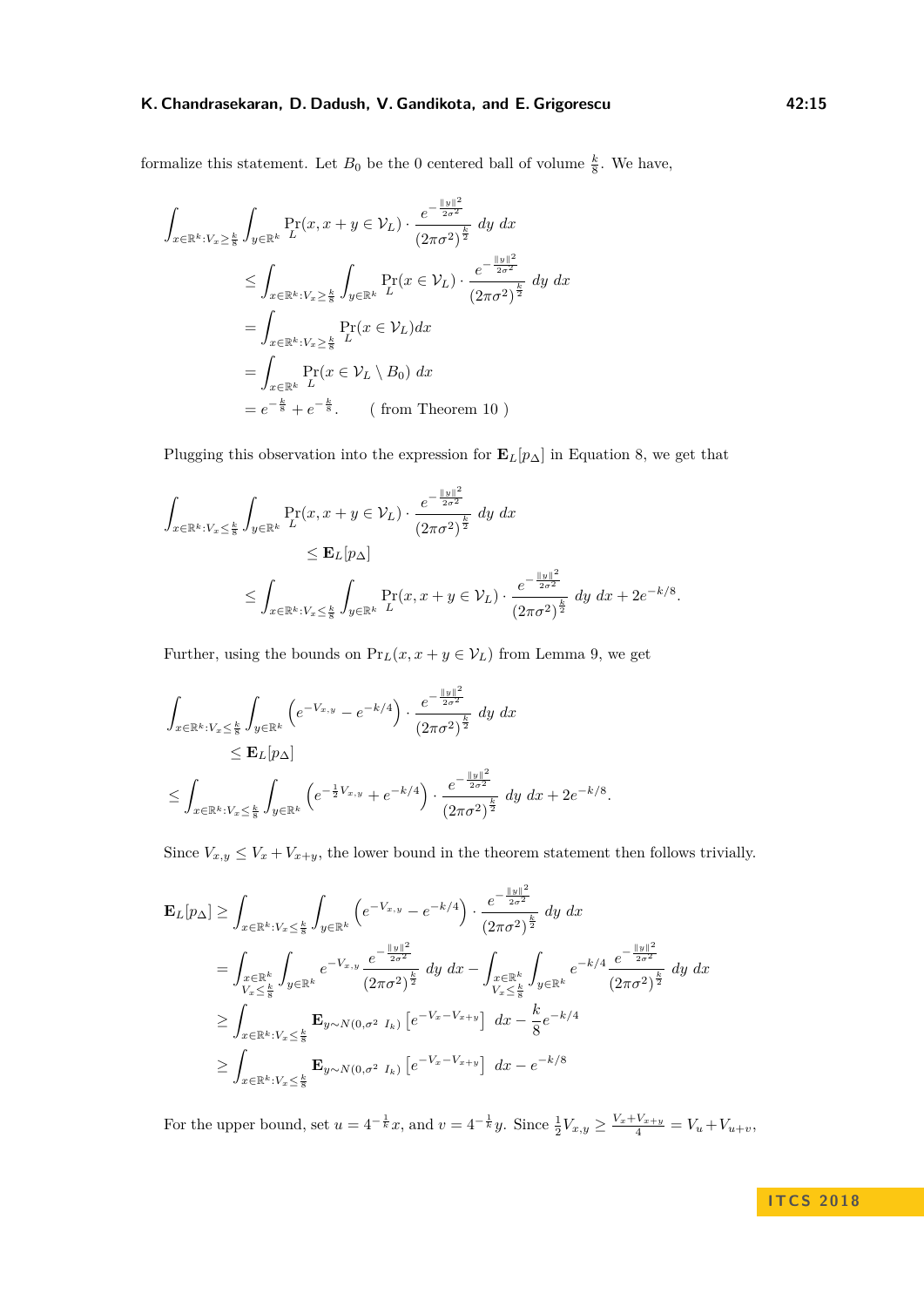#### **42:16 Lattice-based Locality Sensitive Hashing is Optimal**

we have

$$
\mathbf{E}_{L}[p_{\Delta}] \leq \int_{x \in \mathbb{R}^{k} : V_{x} \leq \frac{k}{8}} \int_{y \in \mathbb{R}^{k}} \left( e^{-\frac{1}{2}V_{x,y}} + e^{-k/4} \right) \cdot \frac{e^{-\frac{\|y\|^{2}}{2\sigma^{2}}}}{(2\pi\sigma^{2})^{\frac{k}{2}}} dy dx + 2e^{-k/8}
$$
\n
$$
\leq \int_{x \in \mathbb{R}^{k}} \int_{y \in \mathbb{R}^{k}} e^{-\frac{V_{x} + V_{x+y}}{4}} \frac{e^{-\frac{\|y\|^{2}}{2\sigma^{2}}}}{(2\pi\sigma^{2})^{\frac{k}{2}}} dy dx + 3e^{-k/8}
$$
\n
$$
= \int_{u \in \mathbb{R}^{k}} \int_{v \in \mathbb{R}^{k}} e^{-V_{u} - V_{u+v}} \frac{e^{-\frac{\|v\|^{2}}{2\sigma^{2}} - \frac{k}{4}}}{(2\pi\sigma^{2})^{\frac{k}{2}}} 4dv 4du + 3e^{-k/8}
$$
\n
$$
= 4 \int_{u \in \mathbb{R}^{k}} \int_{v \in \mathbb{R}^{k}} e^{-V_{u} - V_{u+v}} \frac{e^{-\frac{\|v\|^{2}}{2\sigma^{2}}}}{\left(2\pi(4^{-\frac{1}{k}}\sigma)^{2}\right)^{\frac{k}{2}}} dv du + 3e^{-k/8}
$$
\n
$$
= 4 \int_{u \in \mathbb{R}^{k}} \mathbf{E}_{v} \left[e^{-V_{u} - V_{u+v}}\right] du + 3e^{-k/8} \quad \text{where, } v \sim N(0, 4^{-\frac{2}{k}}\sigma^{2} I_{k}).
$$

Now it remains to prove Lemma [9.](#page-12-0)

**Proof of Lemma [9.](#page-12-0)** Recall that  $B_{x,y} = B_x \cup B_{x+y}$ , the union of  $B_x$  and  $B_{x+y}$  and  $V_{x,y}$ denotes its volume. We note that  $x$  and  $x + y$  are in the voronoi cell of a lattice  $L$  if and only if  $B_{x,y}$  does not contain any lattice points. Therefore,

$$
\Pr_{L}\left[x, x + y \in \mathcal{V}_{L}\right] = \Pr_{L}\left[B_{x,y} \cap L = \emptyset\right]
$$

As a first case, suppose  $V_{x,y} < \frac{k}{32}$ . Now consider the following partition of  $B_{x,y}$ . Let *S* be the set of points  $a \in B_{x,y}$  such that  $-a \in B_{x,y}$ .

$$
S = \{a \in B_{x,y} \mid -a \in B_{x,y}\}.
$$

Partition *S* with respect to an arbitrary hyperplane as follows: Define  $S_1 = \{a \in S \mid a^t y < 0\}$ and  $S_2 = S \setminus S_1$  for an arbitrarily chosen  $y \in \mathbb{R}^k$ . Note that for every  $a \in S_1$ ,  $-a \in S_2$ . Define  $A = (B_{x,y} \setminus S) \cup S_1$ . Note that  $\{A, S_2\}$  is a partition of  $B_{x,y}$ , i.e.,  $B_{x,y} = A \cup S_2$ , and  $A \cap S_2 = \emptyset$ .

Without loss of generality, assume that *A* is the larger partition of  $B_{x,y}$ , i.e  $V_A \geq \frac{1}{2}V_{x,y}$ . Also from the definition of *A* and  $S_2$ , we have that if  $A \cap L = \emptyset$ , then  $S_2 \cap L = \emptyset$ . We can now apply Theorem [11](#page-13-2) for both *A* and  $S_2$ .

$$
\Pr_{L}[B_{x,y} \cap L = \emptyset] = \Pr_{L}[(A \cap L = \emptyset), (S_2 \cap L = \emptyset)]
$$
\n
$$
= \Pr_{L}[A \cap L = \emptyset] \Pr_{L}[(S_2 \cap L = \emptyset) | (A \cap L = \emptyset)]
$$
\n
$$
= \Pr_{L}[A \cap L = \emptyset]
$$
\n
$$
= e^{-V_A}(1 - R_A) \quad \text{where, } |R_A| = 6\left(\frac{3}{4}\right)^{\frac{k}{2}} e^{4V_A} + V_A^{k-1} k^{-k+1} e^{V_A + k}.
$$

Since  $\frac{1}{2}V_{x,y} \leq V_A \leq V_{x,y} < \frac{k}{32}$ , we have  $|R_A| < e^{-k/4}$ . Therefore,

$$
e^{-V_{x,y}}\left(1-e^{-k/4}\right) \leq \Pr_L[B_{x,y} \cap L = \emptyset] \leq e^{-\frac{1}{2}V_{x,y}}\left(1+e^{-k/4}\right).
$$

Next, suppose  $V_{x,y} > \frac{k}{32}$ . Then consider a body  $B'_{x,y}$  contained in  $B_{x,y}$  of volume  $\frac{k}{32}$ . Using a similar argument as above with  $B_{x,y}$  replaced with  $B'_{x,y}$ , we conclude that

$$
\Pr_L[B_{x,y} \cap L = \emptyset] \le \Pr_L[B'_{x,y} \cap L = \emptyset] \le e^{-k/4}.
$$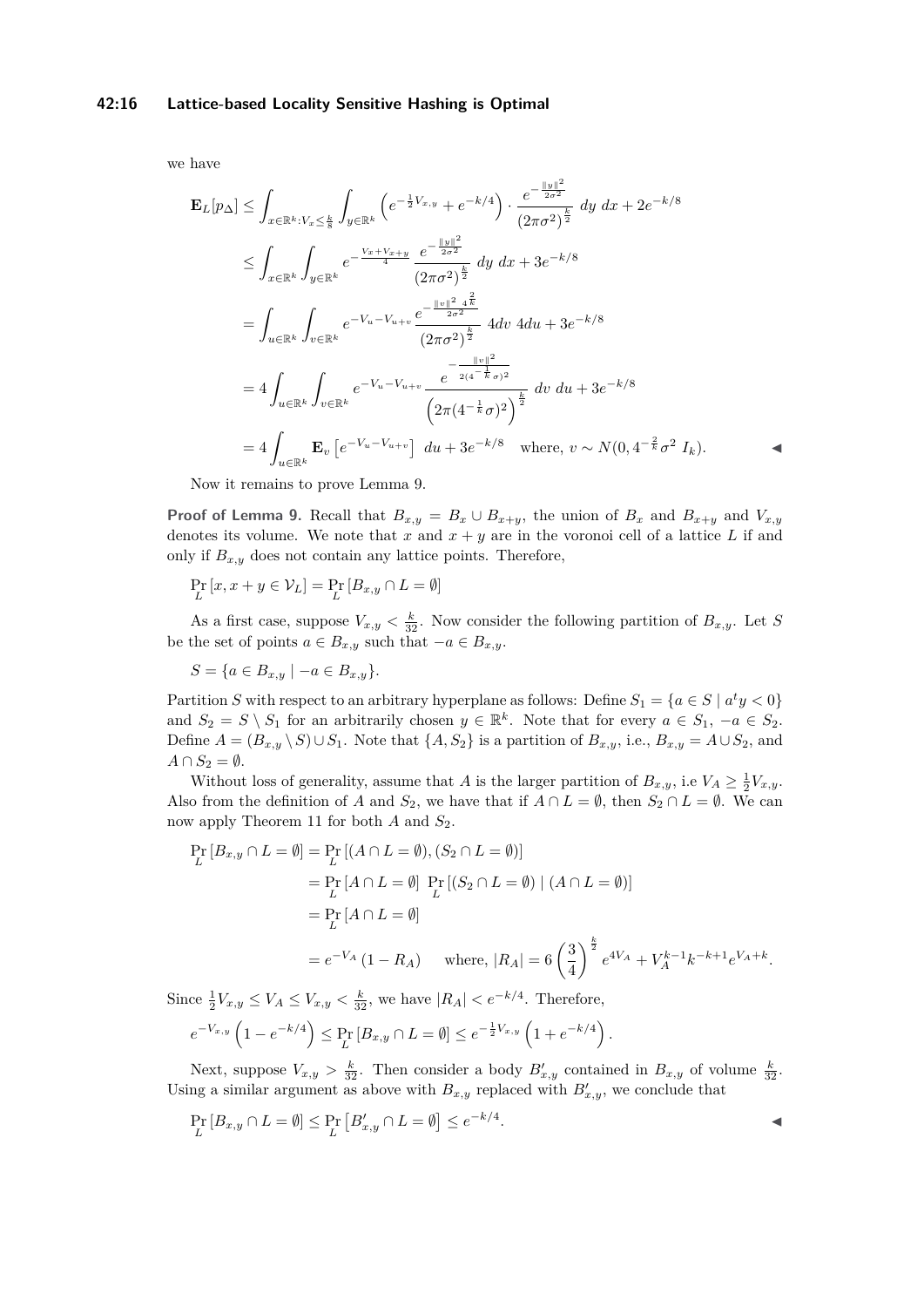## **References**

- <span id="page-16-11"></span>**1** Divesh Aggarwal, Daniel Dadush, and Noah Stephens-Davidowitz. Solving the closest vector problem in  $2^n$  time—the discrete Gaussian strikes again! In *FOCS*, pages 563–582, 2015.
- <span id="page-16-9"></span>**2** Miklós Ajtai. Random lattices and a conjectured 0-1 law about their polynomial time computable properties. In *FOCS*, pages 733–742. IEEE, 2002.
- <span id="page-16-7"></span>**3** Ofer Amrani and Yair Beery. Efficient bounded-distance decoding of the hexacode and associated decoders for the leech lattice and the golay code. *IEEE Transactions on Communications*, 44(5):534–537, 1996.
- <span id="page-16-4"></span>**4** Alexandr Andoni and Piotr Indyk. Near-optimal hashing algorithms for approximate nearest neighbor in high dimensions. In *FOCS*, pages 459–468. IEEE, 2006.
- <span id="page-16-17"></span>**5** Alexandr Andoni, Piotr Indyk, Thijs Laarhoven, Ilya Razenshteyn, and Ludwig Schmidt. Practical and optimal lsh for angular distance. In *Advances in Neural Information Processing Systems*, pages 1225–1233, 2015.
- <span id="page-16-5"></span>**6** Alexandr Andoni, Piotr Indyk, Huy L Nguyên, and Ilya Razenshteyn. Beyond localitysensitive hashing. In *SODA*, pages 1018–1028. SIAM, 2014.
- <span id="page-16-16"></span>**7** Alexandr Andoni, Thijs Laarhoven, Ilya Razenshteyn, and Erik Waingarten. Optimal hashing-based time-space trade-offs for approximate near neighbors. In *SODA*, 2017.
- <span id="page-16-6"></span>**8** Alexandr Andoni and Ilya Razenshteyn. Optimal data-dependent hashing for approximate near neighbors. In *STOC*, 2015.
- <span id="page-16-14"></span>**9** Alexandr Andoni and Ilya Razenshteyn. Tight lower bounds for data-dependent localitysensitive hashing. *arXiv preprint arXiv:1507.04299*, 2015.
- <span id="page-16-0"></span>**10** Anja Becker, Léo Ducas, Nicolas Gama, and Thijs Laarhoven. New directions in nearest neighbor searching with applications to lattice sieving. In *SODA*, pages 10–24, Philadelphia, PA, USA, 2016. Society for Industrial and Applied Mathematics. URL: [http://dl.acm.](http://dl.acm.org/citation.cfm?id=2884435.2884437) [org/citation.cfm?id=2884435.2884437](http://dl.acm.org/citation.cfm?id=2884435.2884437).
- <span id="page-16-8"></span>**11** L. A. Carraher, P. A. Wilsey, and F. S. Annexstein. A gpgpu algorithm for c-approximate r-nearest neighbor search in high dimensions. In *2013 IEEE International Symposium on Parallel Distributed Processing*, pages 2079–2088, May 2013.
- <span id="page-16-15"></span>**12** Tobias Christiani. A framework for similarity search with space-time tradeoffs using locality-sensitive filtering. In *SODA*, pages 31–46, Philadelphia, PA, USA, 2017. Society for Industrial and Applied Mathematics. URL: [http://dl.acm.org/citation.cfm?](http://dl.acm.org/citation.cfm?id=3039686.3039689) [id=3039686.3039689](http://dl.acm.org/citation.cfm?id=3039686.3039689).
- <span id="page-16-10"></span>**13** Daniel Dadush and Nicolas Bonifas. Short paths on the Voronoi graph and closest vector problem with preprocessing. In *SODA*, pages 295–314, 2015.
- <span id="page-16-3"></span>**14** Mayur Datar, Nicole Immorlica, Piotr Indyk, and Vahab S Mirrokni. Locality-sensitive hashing scheme based on p-stable distributions. In *Proceedings of the Twentieth Annual Symposium on Computational Geometry (SOCG)*, pages 253–262. ACM, 2004.
- <span id="page-16-12"></span>**15** Léo Ducas and Wessel P. J. van Woerden. The closest vector problem in tensored root lattices of type a and in their duals. *Designs, Codes and Cryptography*, 2017.
- <span id="page-16-13"></span>**16** Uri Erez, Simon Litsyn, and Ram Zamir. Lattices which are good for (almost) everything. *IEEE Transactions on Information Theory*, 51(10):3401–3416, 2005.
- <span id="page-16-18"></span>**17** Kave Eshghi and Shyamsundar Rajaram. Locality sensitive hash functions based on concomitant rank order statistics. In *Proceedings of the 14th ACM SIGKDD international conference on Knowledge discovery and data mining*, pages 221–229. ACM, 2008.
- <span id="page-16-2"></span>**18** Aristides Gionis, Piotr Indyk, and Rajeev Motwani. Similarity search in high dimensions via hashing. In *VLDB*, pages 518–529, 1999.
- <span id="page-16-1"></span>**19** Sariel Har-Peled, Piotr Indyk, and Rajeev Motwani. Approximate nearest neighbor: Towards removing the curse of dimensionality. *Theory of computing*, 8(1):321–350, 2012.